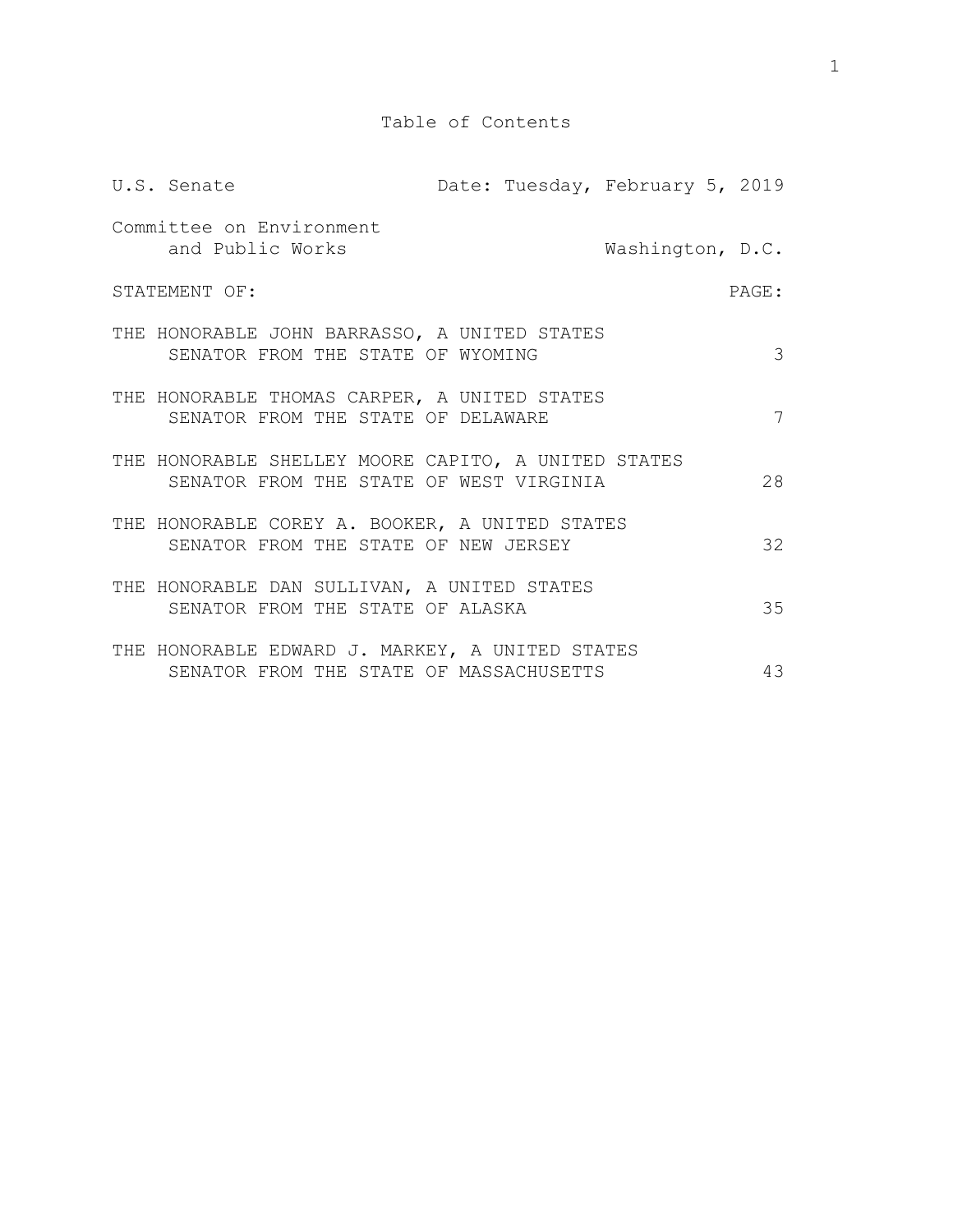BUSINESS MEETING

Tuesday, February 5, 2019

United States Senate

Committee on Environment and Public Works

Washington, D.C.

The committee met, pursuant to notice, at 10:05 a.m. in room 406, Dirksen Senate Office Building, the Honorable John Barrasso [chairman of the committee] presiding.

Present: Senators Barrasso, Carper, Inhofe, Capito, Boozman, Wicker, Rounds, Ernst, Sullivan, Shelby, Braun, Cramer, Cardin, Merkley, Gillibrand, Booker, Markey, and Van Hollen.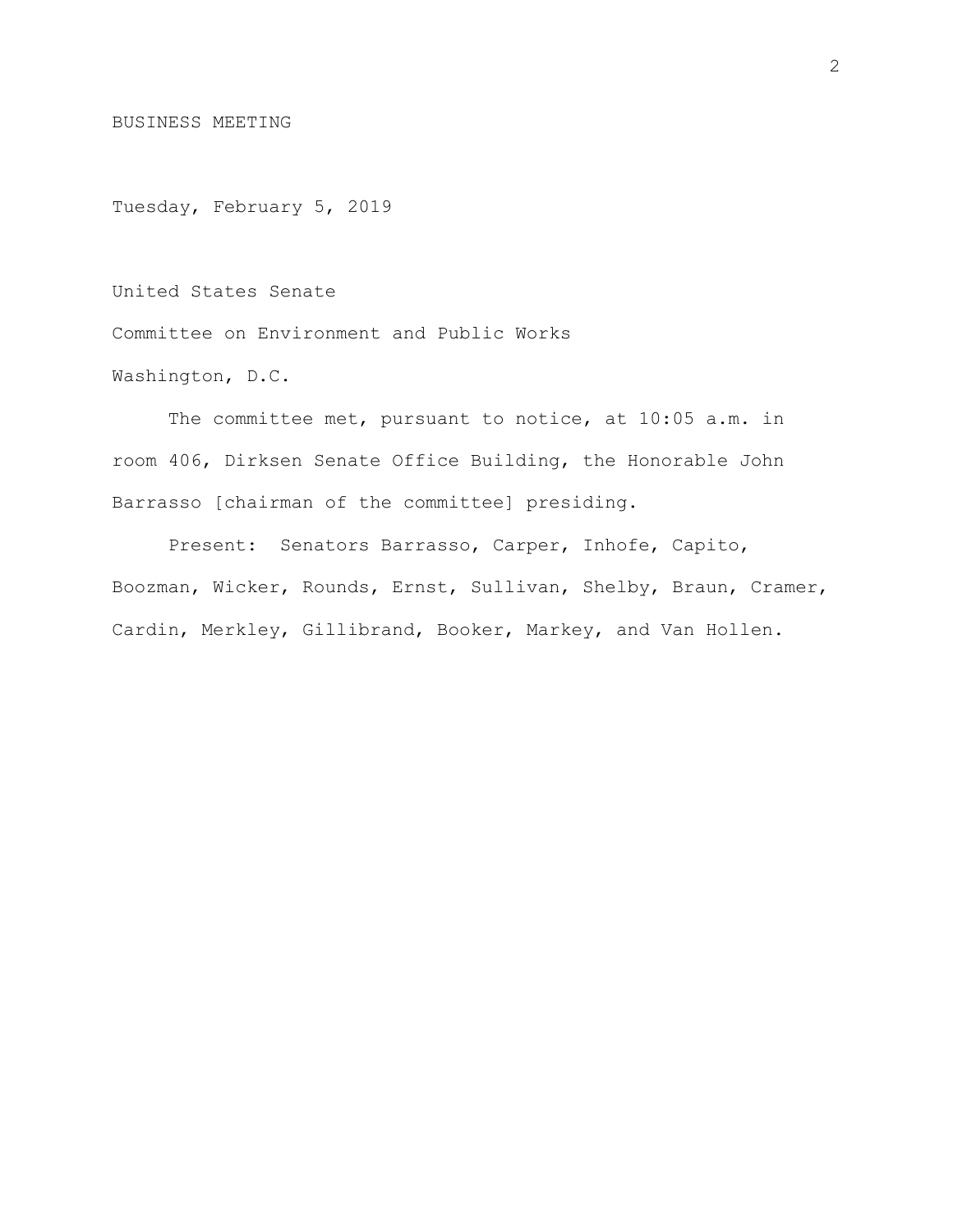STATEMENT OF THE HONORABLE JOHN BARRASSO, A UNITED STATES SENATOR FROM THE STATE OF WYOMING

Senator Barrasso. Good morning. I call this business meeting to order.

Today we are going to consider five nominees, four bills, six General Services Administration resolutions, as well as the Committee funding resolution, and the Committee rules.

Senator Carper and I have agreed that we will begin voting promptly at 10:20, and at that time I will call up the items on the agenda. We will not debate the items on the agenda while we are voting; instead, we will debate the items on the agenda before we begin voting at 10:20. I also will be happy to recognize any member who still wishes to speak after the voting concludes.

Before we move to the items on the agenda, I would like to highlight this Committee's impressive history of working together on a bipartisan basis to pass important legislation for the American people.

Last Congress, working closely with Ranking Member Carper and all the Committee members, we wrote and passed major water infrastructure legislation into law, the American Waters Infrastructure Act. It included 29 separate introduced bills. We also passed, and the President signed into law, the Nuclear Energy Innovation and Modernization Act. This bipartisan bill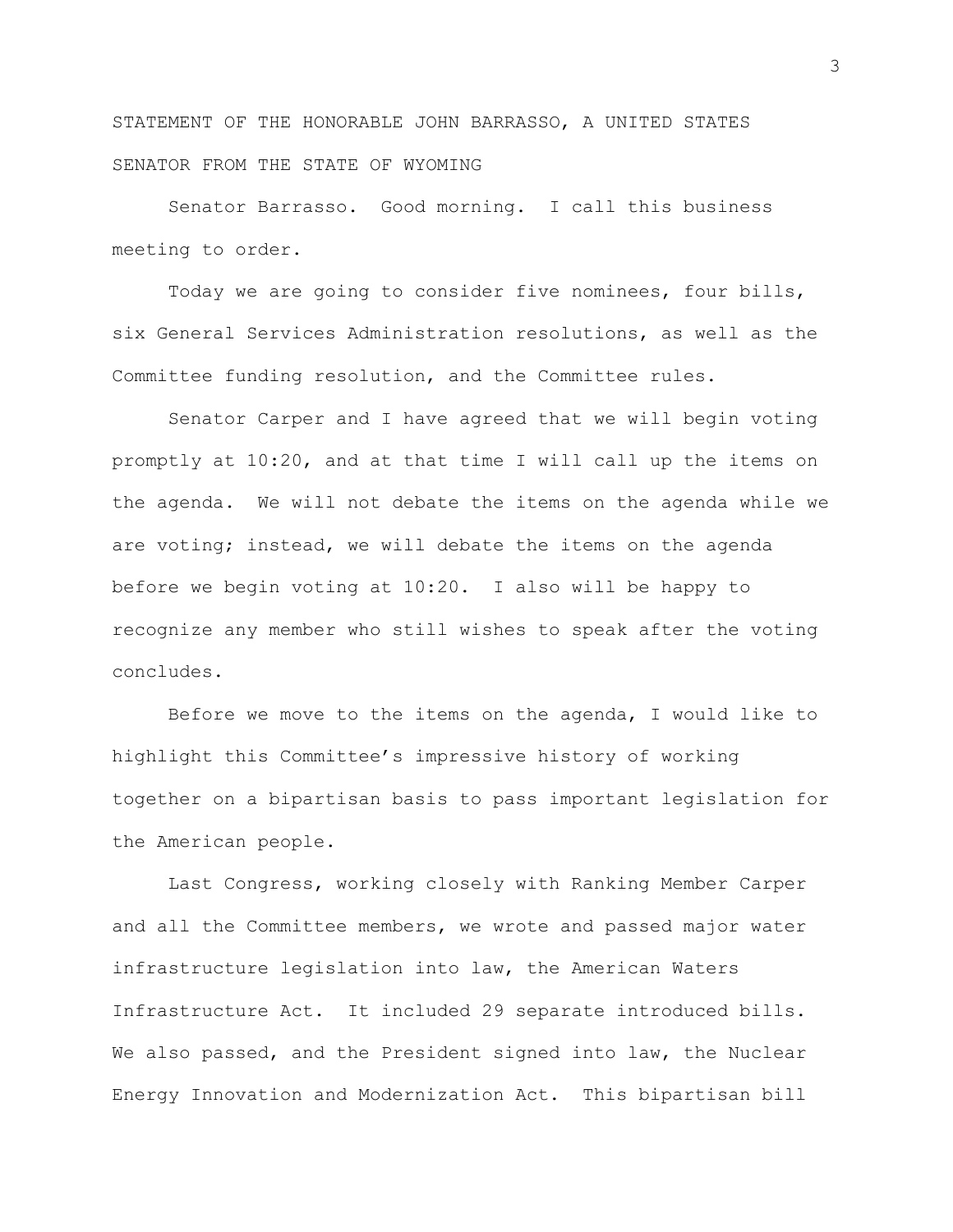will make sure America remains a leader of nuclear energy innovation.

Last Congress, our Committee also passed the Utilizing Significant Emissions with Innovative Technologies Act, known as the USE IT Act, to support carbon utilization and direct air capture research. Look forward to continuing to work together to advance this legislation to reduce emissions.

This Congress, our Committee will build on that momentum. We will together to write and pass a bipartisan highway bill that upgrades America's roads and bridges in a fiscally responsible way and will help rural and urban areas alike.

Our Committee will also continue to focus on wildlife management and conservation efforts. Ranking Member Carper and I, along with Senators Inhofe, Whitehouse, Boozman, and Booker, reintroduced the WILD Act from last Congress, which we will consider this morning. I agree with Ranking Member Carper when he stated that the WILD Act, he said, would help make the United States a global leader on wildlife conservation.

The Committee will also continue to process nominations. We restart that process today by considering the nominations of Andrew Wheeler to be the Administrator of the Environmental Protection Agency, Nicole Nason to be Administrator of the Federal Highway Administration, Peter Wright to be Assistant Administrator of the Environmental Protection Agency's Office of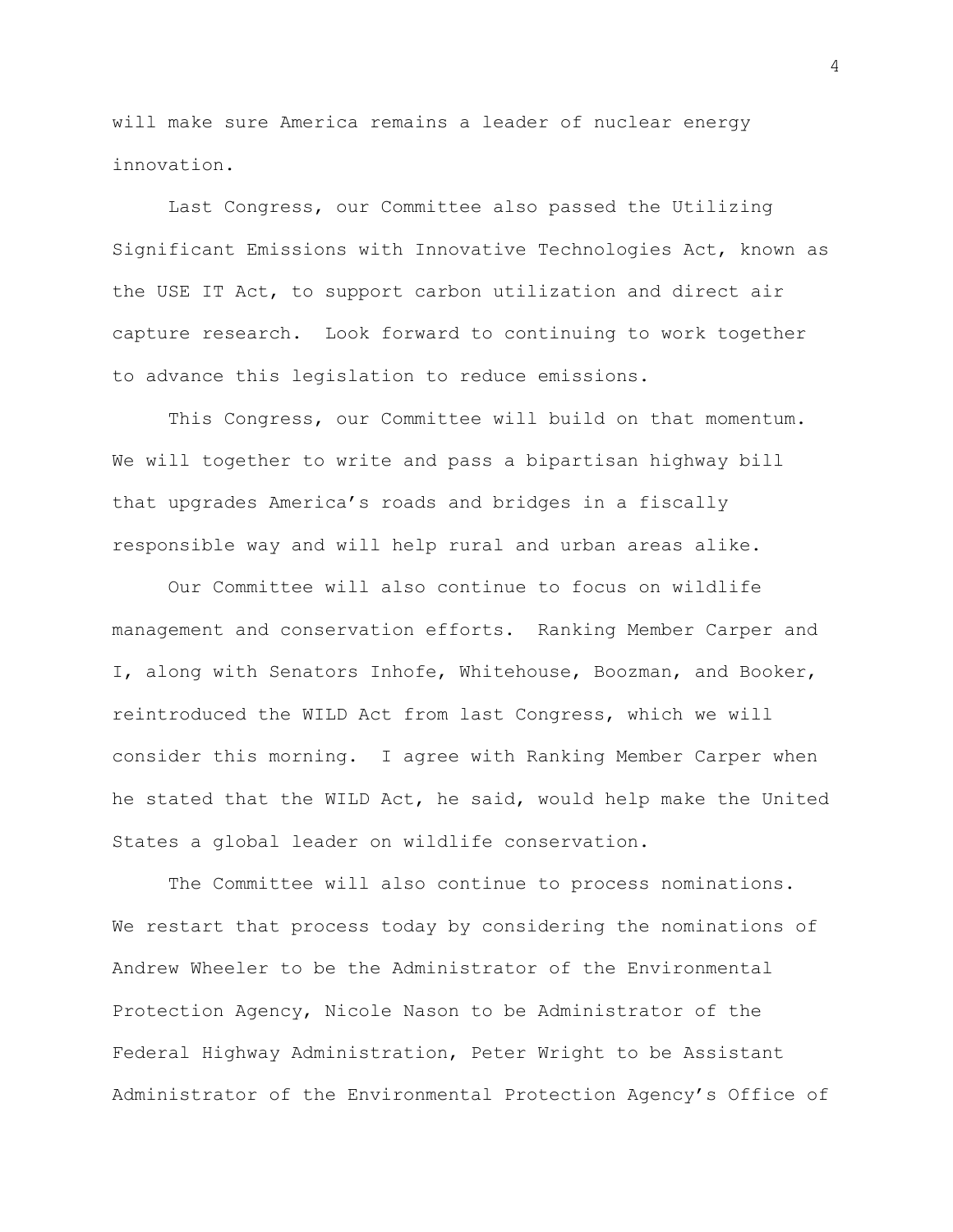Land and Emergency Management, John Fleming to be Assistant Secretary of Commerce for Economic Development, and John Ryder to be a Member of the Board of Directors of the Tennessee Valley Authority.

Each of these nominees is well qualified and will bring a wealth of experience and expertise to these important positions.

I would like to say a few words about Andrew Wheeler.

Mr. Wheeler has served as Deputy Administrator of the Environmental Protection Agency since April of 2018, when the Senate confirmed his nomination with bipartisan support. Just last week, 63 agriculture and forestry groups wrote in support of Mr. Wheeler's nomination to be the Administrator. They said, "It is hard to imagine a more qualified individual for the role of EPA Administrator, and we respectfully request that the Committee move to confirm his nomination so that he may be considered by the Full Senate at the earliest possible date."

Mr. Wheeler has done an outstanding job leading the Environmental Protection Agency these past six months. I urge my colleagues to vote in support of his nomination to be the Administrator.

This morning we will also consider legislation that enjoyed bipartisan support in the 115th Congress. We already mentioned the WILD Act. In addition, we will vote on Senator Sullivan's Alaska Remote Generator Reliability and Protection Act, Senator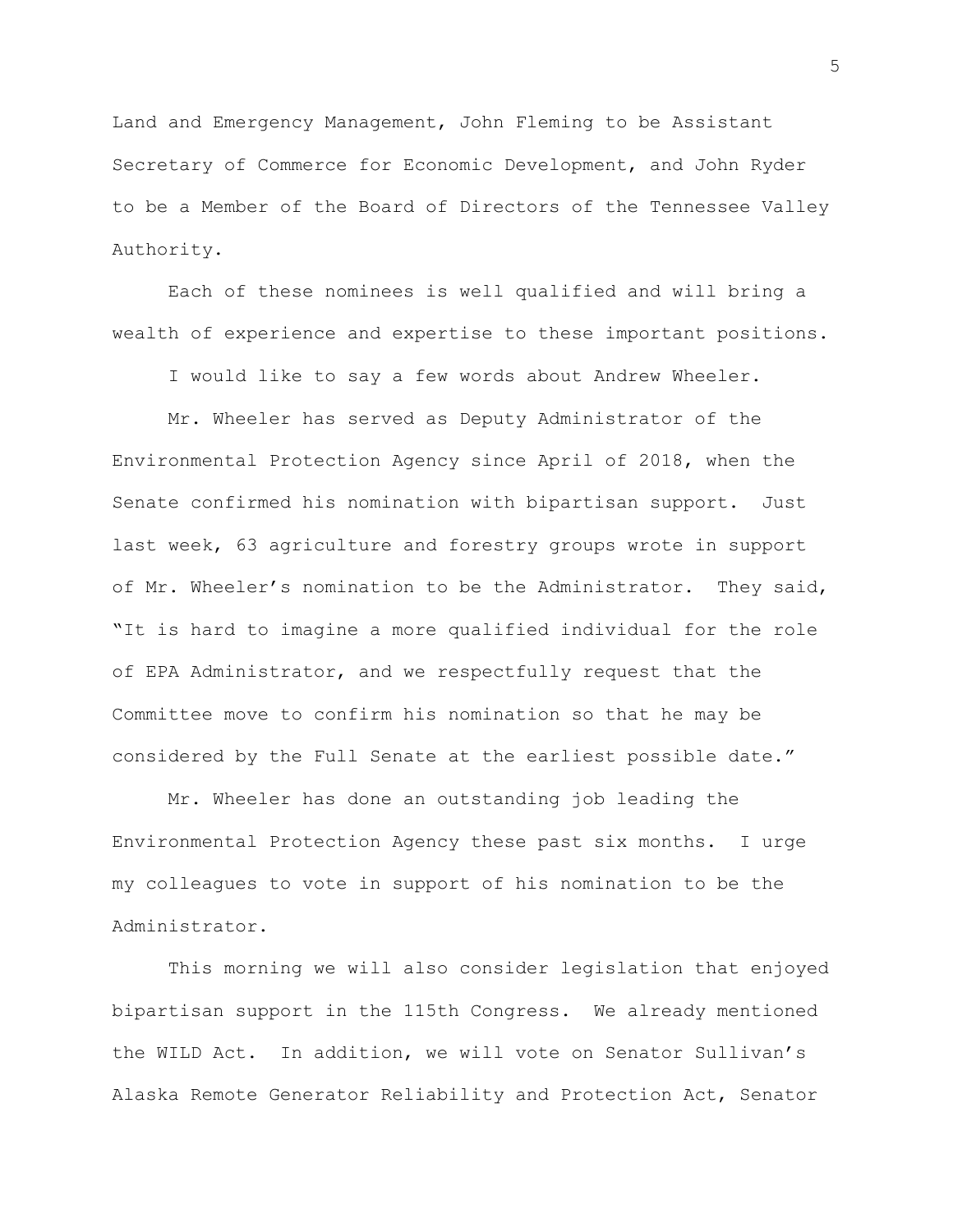Capito's Target Practice and Marksmanship Training Support Act, and Senator Cardin's Migratory Birds of the America's Conservation Act. Each of these bills passed our Committee by voice vote in the last Congress and I urge all my colleagues to support passage of these bills again today.

Last, we will consider six resolutions to approve prospectuses providing for General Services Administration leases, our Committee budget resolution, and our Committee rules.

After Ranking Member Carper gives his opening statement, other members may make remarks. At 10:20 we will proceed to vote on the items on the agenda, provided we have a reporting quorum. After we finish voting, I will be happy to recognize any other member who wishes to speak.

I now turn to Ranking Member Carper for his statement. [The prepared statement of Senator Barrasso follows:]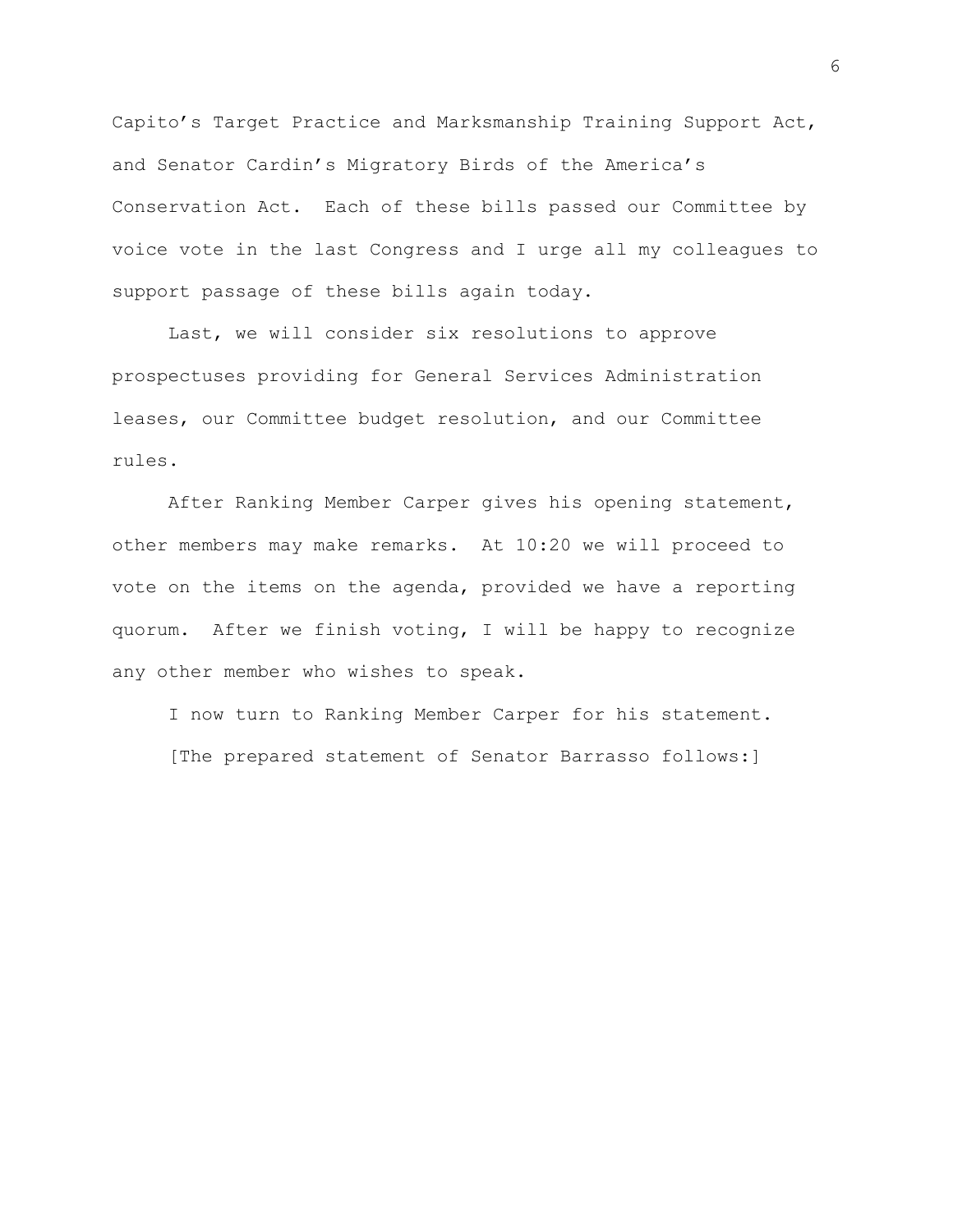STATEMENT OF THE HONORABLE THOMAS R. CARPER, A UNITED STATES SENATOR FROM THE STATE OF DELAWARE

Senator Carper. Thanks, Mr. Chairman.

In addition to setting our Committee budget and rules today, we will vote today, as the Chairman has said, on four pieces of bipartisan legislation, five nominees, and six General Service Administration resolutions.

As our Chairman knows and my colleagues know, I enjoy serving with you on this Committee. I especially enjoy serving with you on this Committee when we can find consensus on issues that clean the air, clean the water, improve public health, and provide economic opportunity and job creation. That is the winwin that I am always looking for, and I think that is true for everybody on this Committee.

The four pieces of legislation we are considering today have all passed out of our Committee on a bipartisan basis last Congress. I intend to support them again this year.

Let me take just a moment, if I can, to begin to highlight the two bills that I am especially proud to help lead and are important for my State of Delaware, and my guess is for a lot of neighbors and others on this Committee.

Migratory Birds of America Conservation Act, led by Senator Cardin, would help protect migratory birds, including Red Knots, which migrate annually through Delaware, attracting birders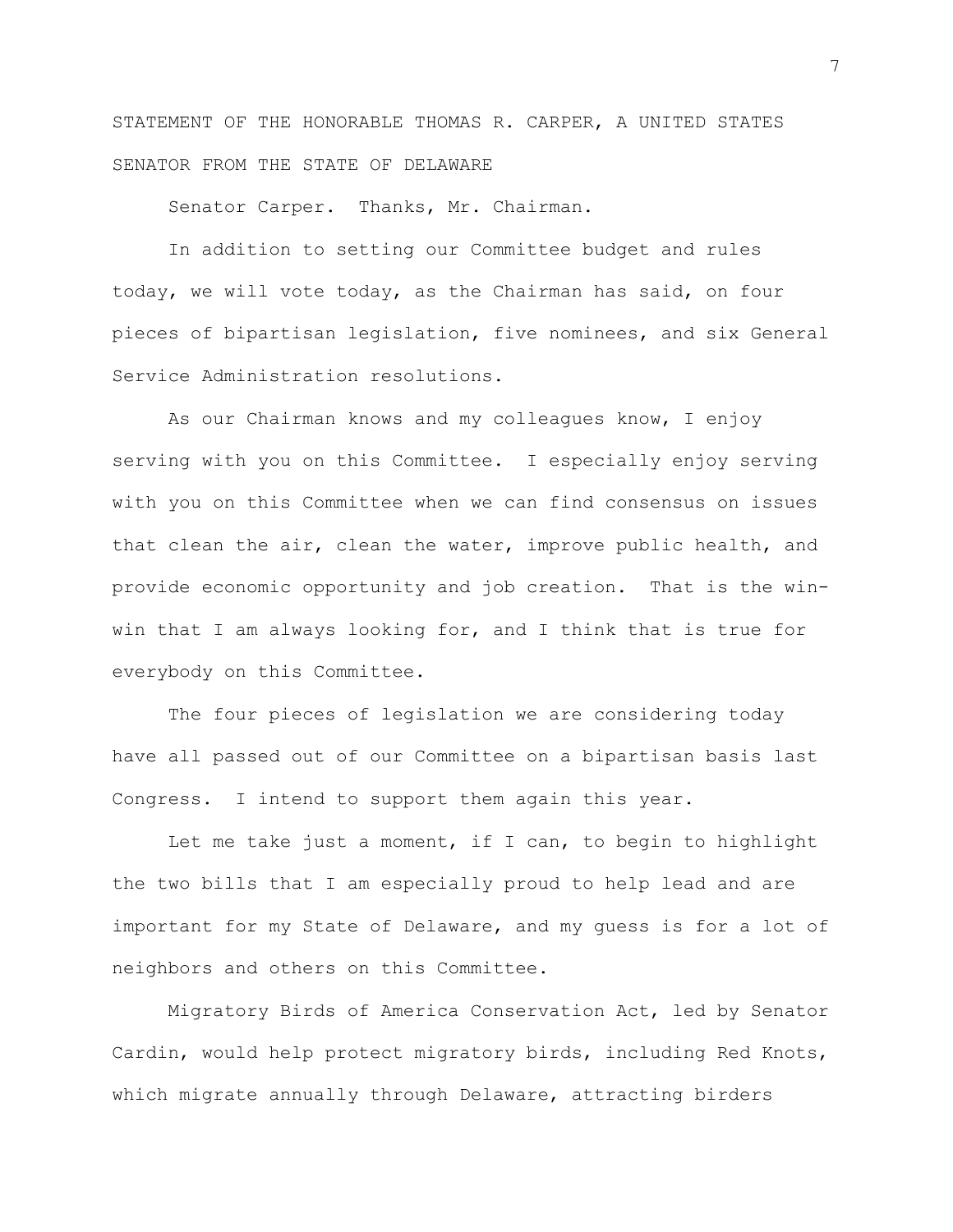literally from all over the world.

The Wildlife Innovation and Longevity Driver Act, also known as the WILD Act, also known as Wild Thing, would encourage innovation to protect endangered species, better manage human wildlife conflicts, prevent poaching and wildlife trafficking, and combat invasive species.

Three nominees we are considering today were also reported out of this Committee last Congress. Two of those are John Ryder, nominee to be a Member of the Board of Directors of the Tennessee Valley Authority, and John Fleming, nominated to be the Assistant Secretary of Commerce for Economic Development.

The third is Peter Wright, who has once again been nominated to serve as EPA Assistant Administrator, leading the Office of Land and Emergency Management. I appreciate our Chairman's agreement to ensure that, if Mr. Wright is confirmed, he will appear before the Committee in short order to discuss the Agency's efforts to clean up contaminated Superfund sites.

I also hope that many of the other EPA assistant administrators, who this Committee has not seen I think since their confirmation hearings, would similarly be invited to testify soon.

In the last Congress, Minority staff and I worked with EPA to negotiate a set of significant policy concessions that enable us to feel comfortable with a quick confirmation process for Mr.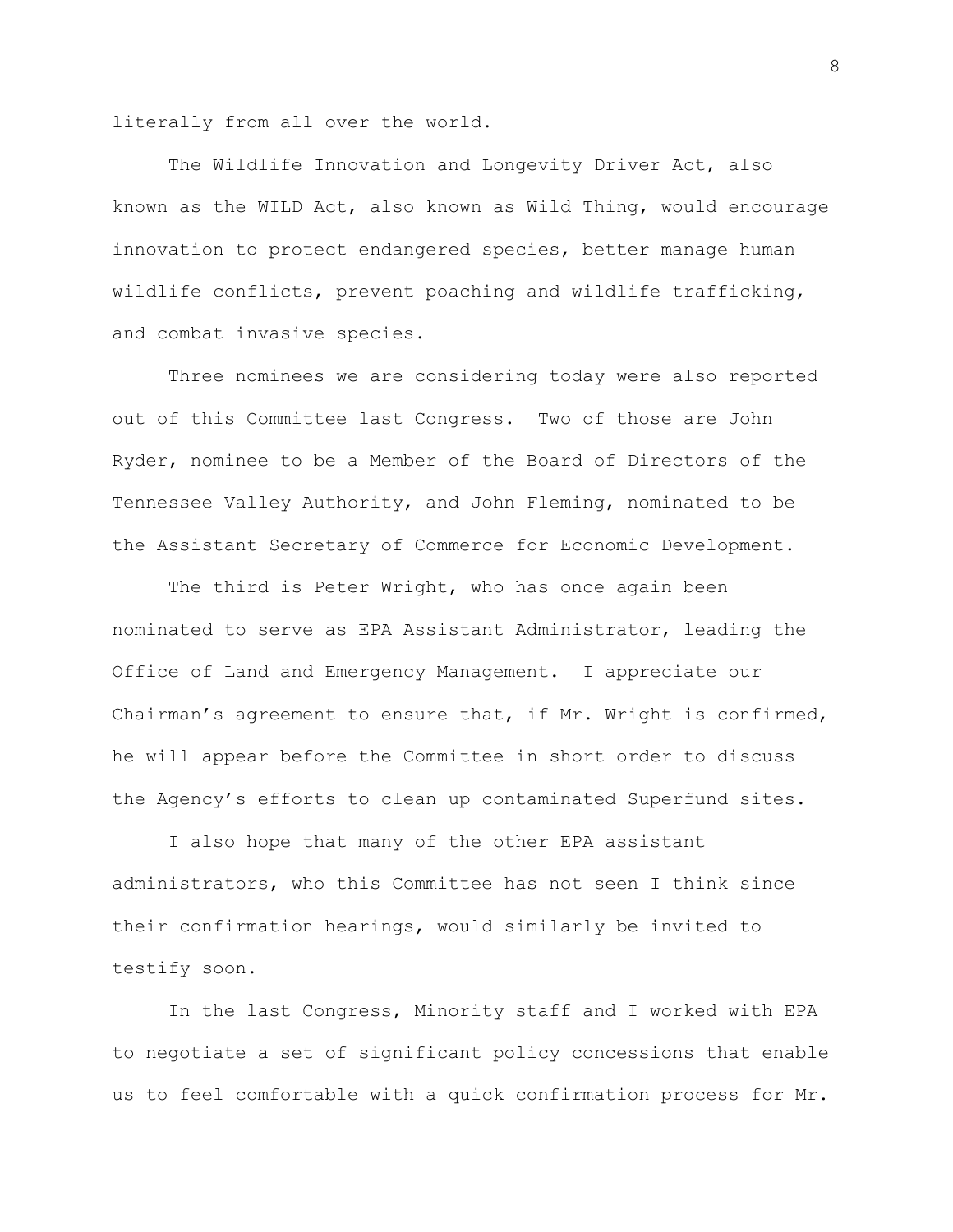Wright. EPA has not yet indicated now whether it remains willing to make those same commitments, so, for now, I will refrain from supporting Mr. Wright's nomination. I hope those commitments are forthcoming and soon. Then we can move this nomination expeditiously.

Today we are also considering the nomination of Nicole Nason to be Administrator of the Federal Highway Administration. It has been more than two years since there has been an administrator at the agency. I think that is the longest gap in leadership in more than 100 years. It is my hope that Ms. Nason's nomination is a signal that the Administration is ready to work with us in reauthorizing our Nation's surface transportation programs, and I hope that Ms. Nason will be a real partner with us in that effort.

I must say I was a bit disappointed that Ms. Nason did not clearly commit to sharing materials that I requested at the same time they are provided to FOIA requests or House Committee chairs as part of her answers for questions for the record. I will support her today, but I expect additional clarification from her on that matter.

That brings us to the nomination of Andrew Wheeler, who I have known for just about 20 years. I know others here have known him for a long time, as well. When Andrew Wheeler was named EPA Acting Administrator in July of last year, I sent him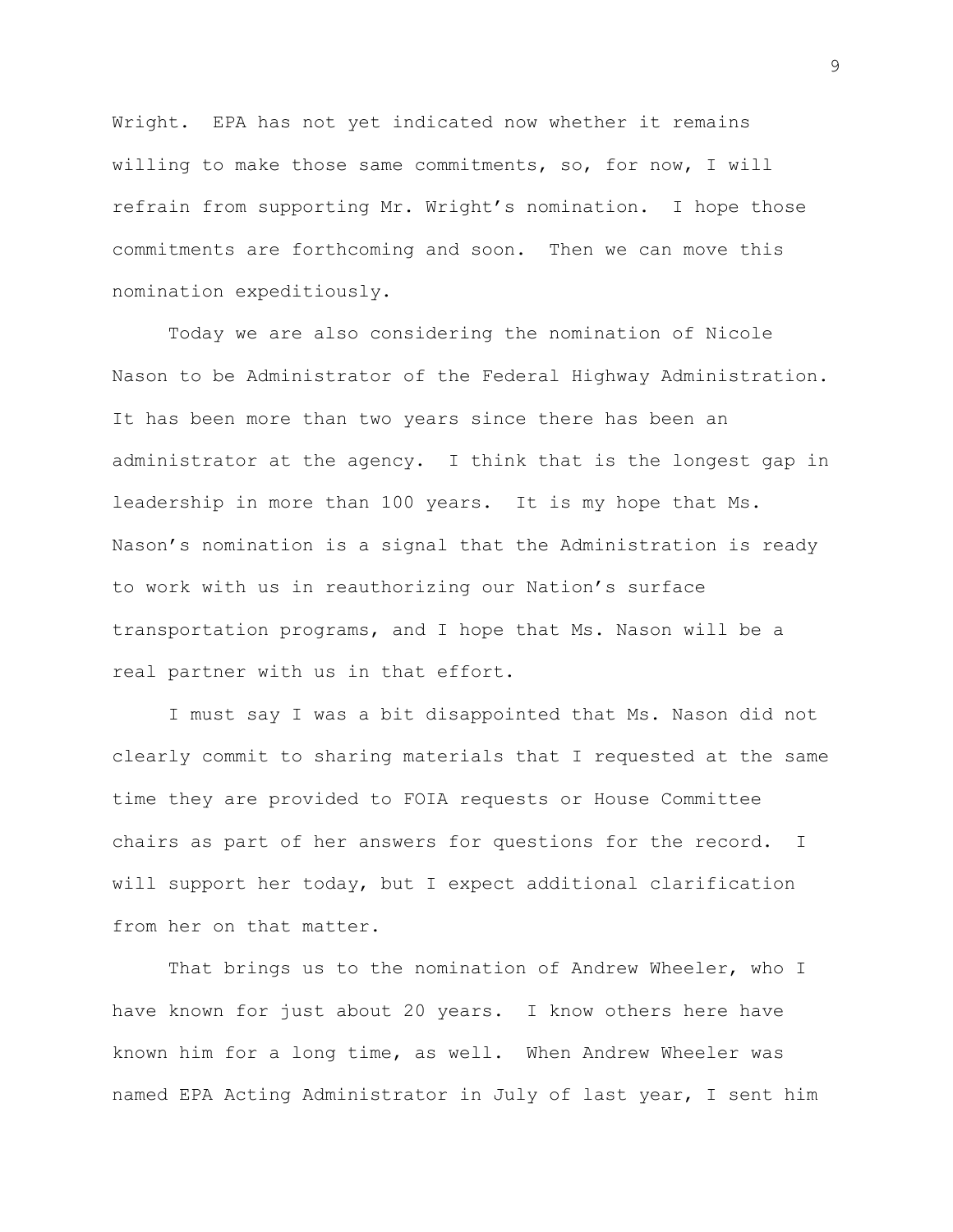a letter, I think it was like the next day, urging him to heed the lessons of the past and restore the confidence of the American people in the Agency's missions to protect our public health and our environment. I also cautioned Mr. Wheeler that the damage done by Scott Pruitt would not be easily undone.

It brings me no joy to say today that he has not done what I hoped he would do in a number of important respects; not all respects, but a number of important respects. In fact, in many instances Mr. Wheeler has gone further than his predecessor in his rejection of important measures that are supported by a broad list of environmentalists and industry, and industry.

For example, Mr. Wheeler has decided to ignore the course of coal-fired utilities public, health and religious leaders who have urged the Trump Administration to keep the Mercury and Air Toxics Standards Rule in place and effective. In fact, under Mr. Wheeler's leadership, EPA has issued an unnecessary proposal that undermines the legal foundation of MATS, which puts the entire rule in legal jeopardy. The proposal also requests comment on whether the standards should be rescinded altogether.

In this MATS rollback proposal, EPA is woefully ignoring the actual benefits of reducing air toxics that permanently damage children's brains and cause cancer and ignoring the fact that the compliance costs were a third of what were originally estimated.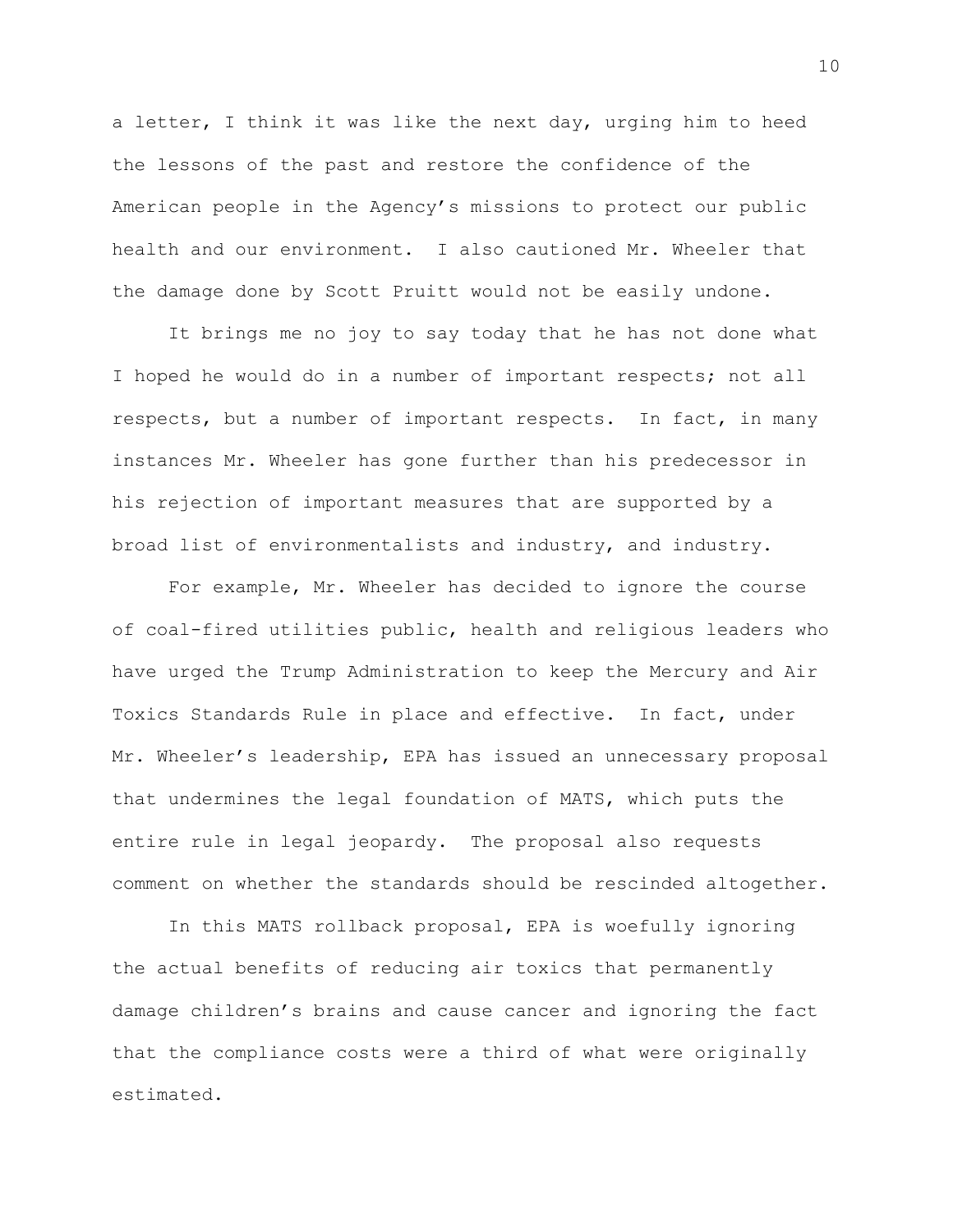On another front, despite the repeated requests to negotiate a reasonable compromise on fuel economy and greenhouse gas tailpipe standards, under Mr. Wheeler's lead, EPA is moving forward to finalize a proposal that all but freezes standards in place for the better part of a decade and all but ensures that the auto industry spends the next half dozen years or so embroiled in litigation with California and a dozen other States.

Let me say to my colleagues when I was elected State Treasurer of Delaware in 1976, I worked to save a Chrysler plant in Newark, Delaware. I worked for 30 years to save that plant. Four thousand people worked at that plant. I worked 30 years to save the GM plant that we had just outside of Wilmington, Delaware. For years I have fought to try to make sure that our auto industry in this Country is competitive with the rest of the world.

With respect to fuel efficiency standards and a path forward, they are united in saying that they want a 50 State deal. You have heard me say this many times. They want a 50 State deal. Andrew Wheeler sat here and said he wants a 50 State deal, too, with California at the table.

The last thing the auto industry needs in this Country to be successful and profitable is to spend the next half dozen years or so in court locked up with California and a bunch of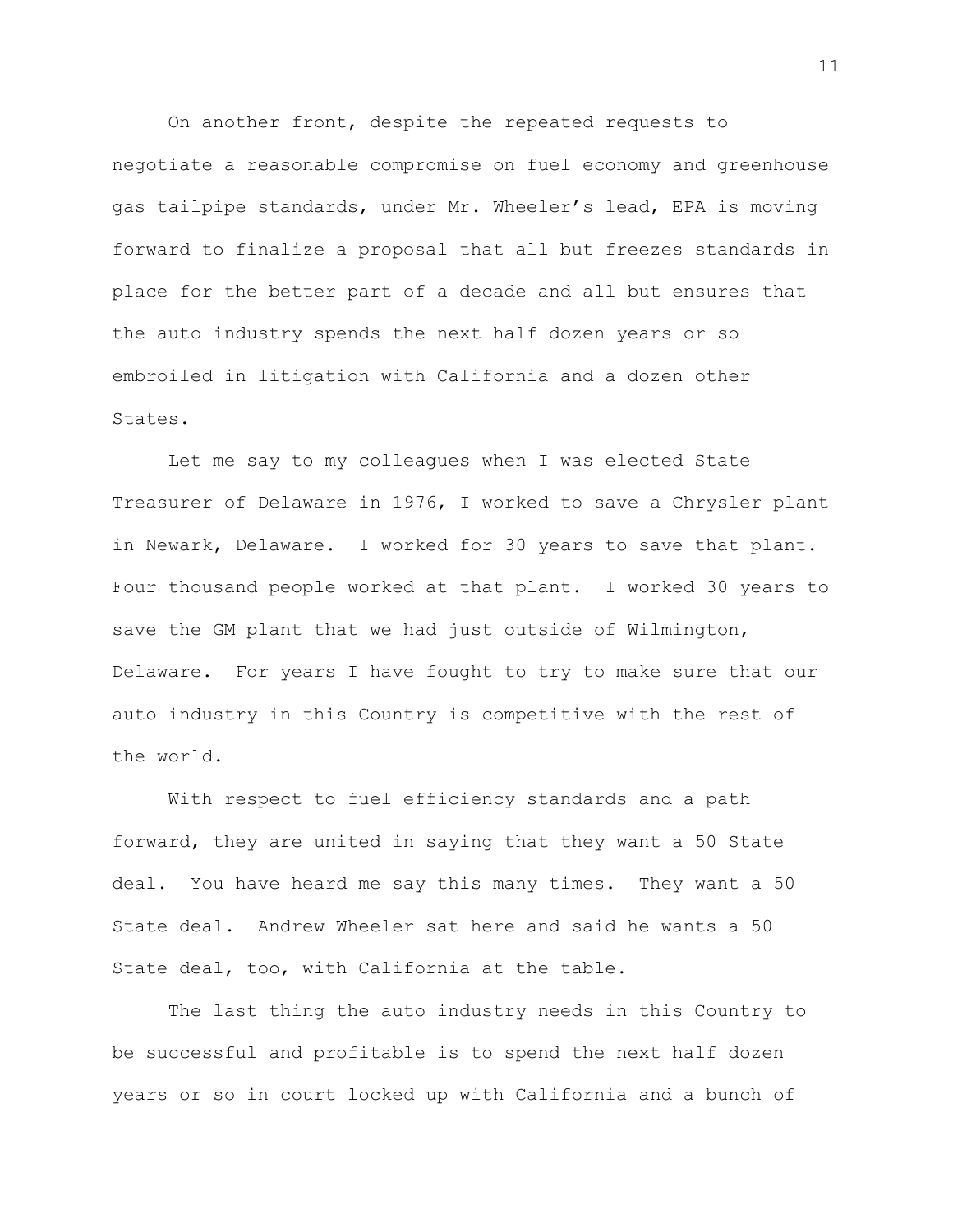other States, while the rest of the automakers and the rest of the world move forward to producing and building the kind of vehicles that the world is going to be buying in the year 2030.

So, I am very, very frustrated in this regard. This is a win-win situation where we can get good things for this planet by actually making sure that we don't somehow screw up the regulation that is in place for fuel efficiency standards, CAFE. We can preserve what is necessary, give them some flexibility in the near-term in the early years and then crank it up on the outer years when they are going to be building electric powered vehicles and fuel cell powered vehicles to beat the band to compete with the rest of the world.

I will just say, Mr. Chairman, I will wrap it up with this. I want us to slow this down just a little bit. Mr. Wheeler has been nominated for this post. His nomination is good for 210 days. We are 183 days into that nomination, 183 days. Excuse me, we are 27 days, 27 days into that nomination. There are 183 days to go. For God's sake, slow it down. If we report him out, I think we will report him out today.

The idea of a rush to judgment to get him up on the Floor before we have an opportunity to make sure that five of the issues, including the two I have just mentioned here, where we actually do good things for the planet and we also provide for enhanced economic opportunity. Give us a chance to make sure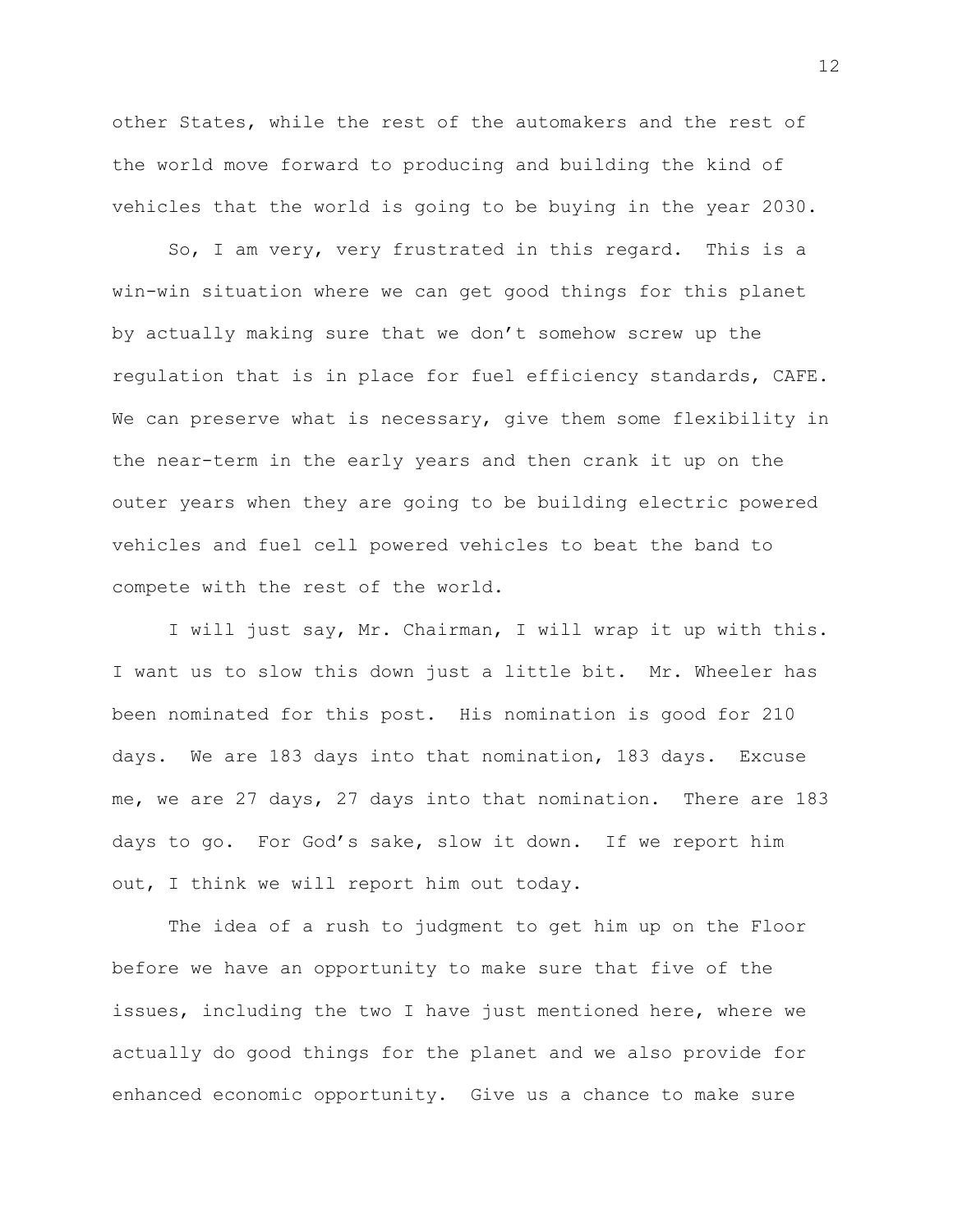that those are going to be locked in. That is what my request would be.

Thank you very much.

[The prepared statement of Senator Carper follows:]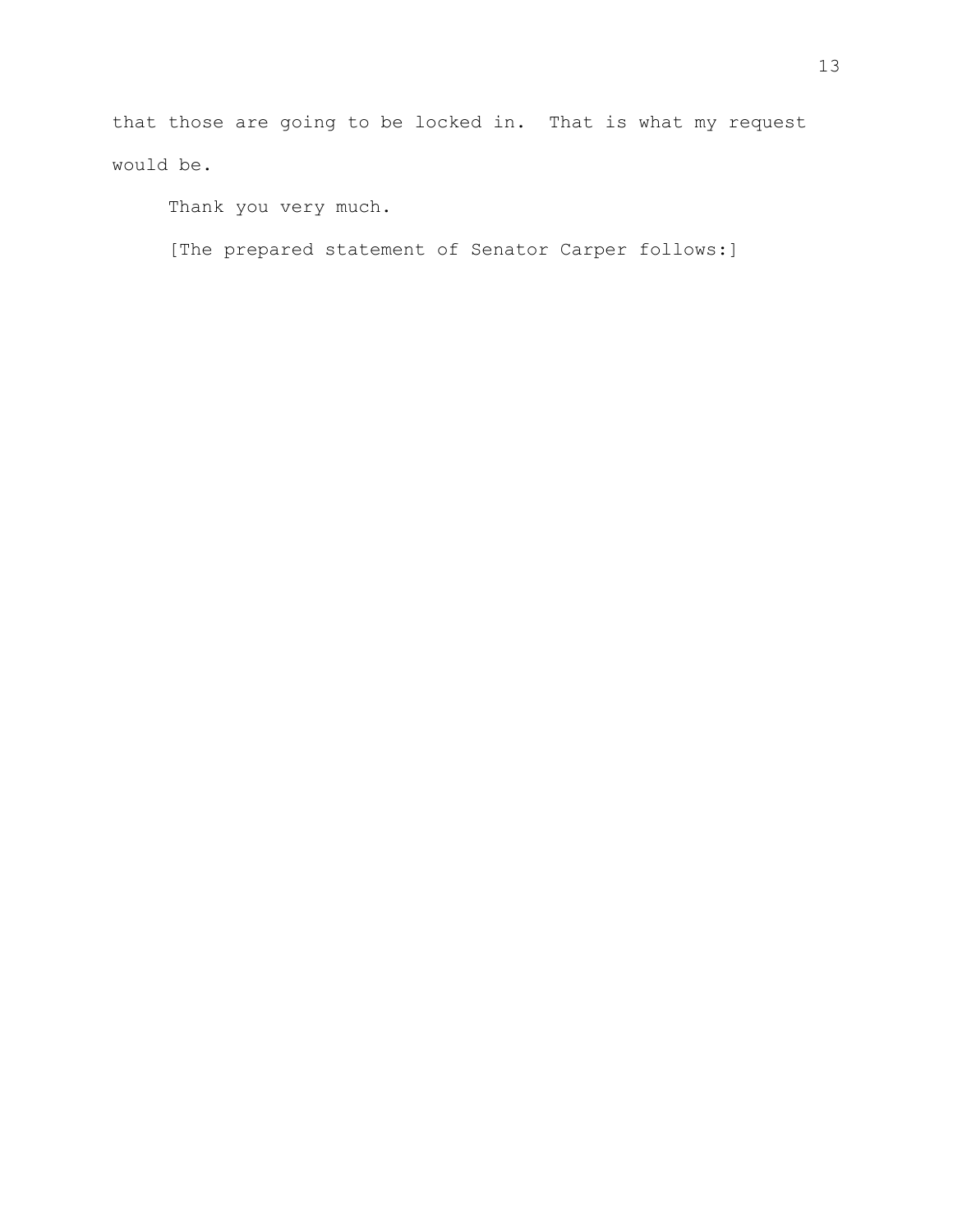Senator Barrasso. Senator Cardin.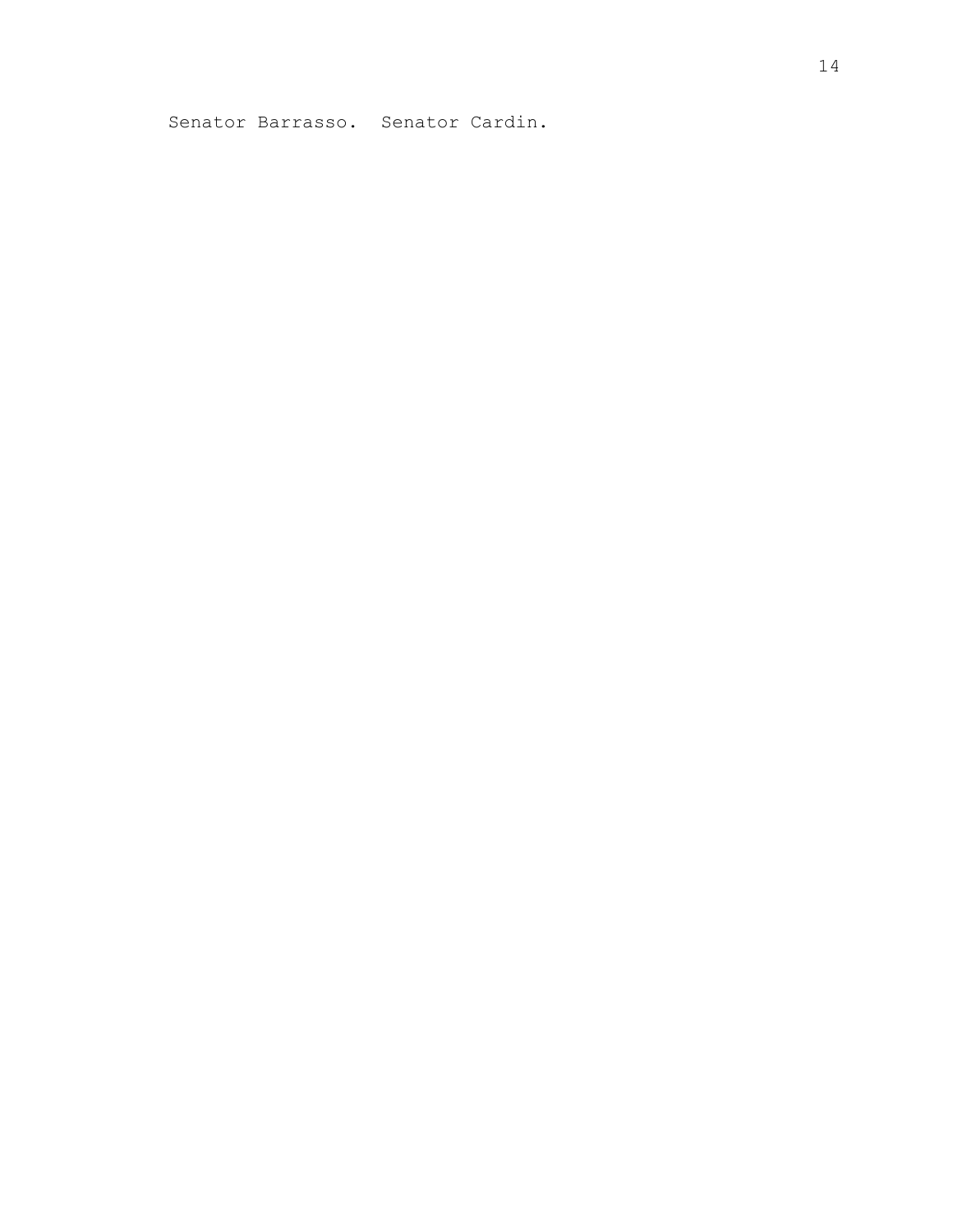STATEMENT OF THE HONORABLE BENJAMIN L. CARDIN, A UNITED STATES SENATOR FROM THE STATE OF MARYLAND

Senator Cardin. Mr. Chairman, first, I want to thank you for including in today's markup the Neotropical Migratory Bird Conservation Act. This is a bill that, as you pointed out, had previously been approved by voice vote by this Committee. I want to thank Senator Portman, who has been my cosponsor, and many members of this Committee that help in regard to neotropical migratory birds.

More than half of all species found in the United States are migratory birds, so it is key to our ecosystem. This bill provides for education, research, monitoring, and habit protection for more than 350 species of migratory birds, including the Baltimore Oriole, which I have talked about before, which is endangered in more than one respect. The bird itself is endangered, plus the baseball team is endangered. So, we can use all the help we can get in this regard, and I thank the Committee for its support.

Senator Barrasso. Honor that other part to the Commerce Committee.

[Laughter.]

Senator Cardin. I talked to the Chairman and staff before we started this meeting. We do have some GSA resolutions today, and I am going to support all the GSA resolutions. Included in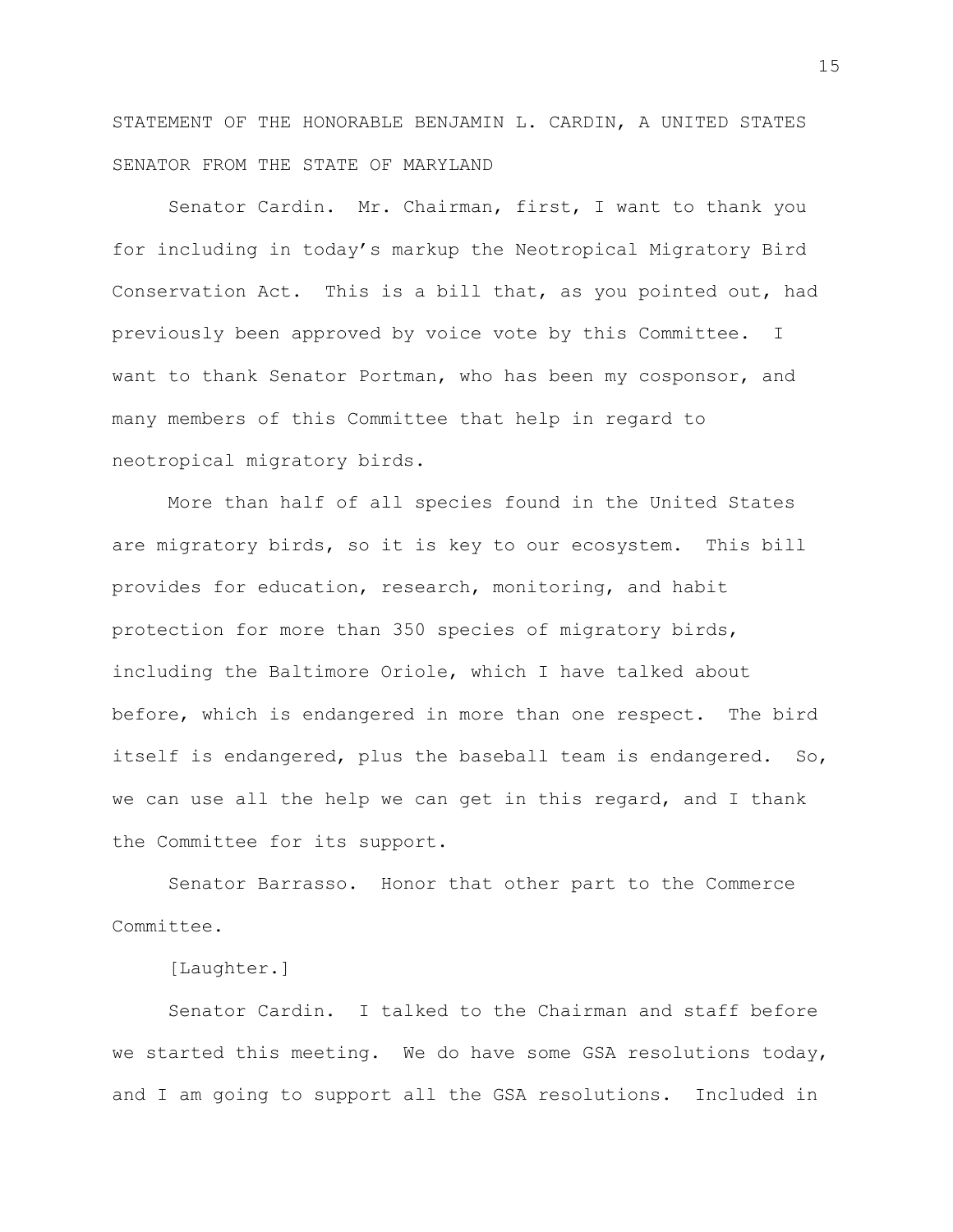there are two courthouses, new courthouses, one for Huntsville, Alabama, the total cost of which is \$86 million; and one for Fort Lauderdale, Florida, the total cost is \$190 million.

Our Committee is responsible for these GSA resolutions. I know the staff is arranging for GSA to come in and explain the processes that are used in regard to these resolutions. I particularly request that we focus on courthouse selection. I pointed out that, in Maryland, the Baltimore Courthouse was scheduled for number one for replacement. It is a terribly designed courthouse. That was about 15 years ago, and today it is off the list. I just think it would be useful for our Committee to understand the process that is used for selecting new courthouses in this Country.

I thank the Chairman for his cooperation and I look forward to that briefing.

[The prepared statement of Senator Cardin follows:]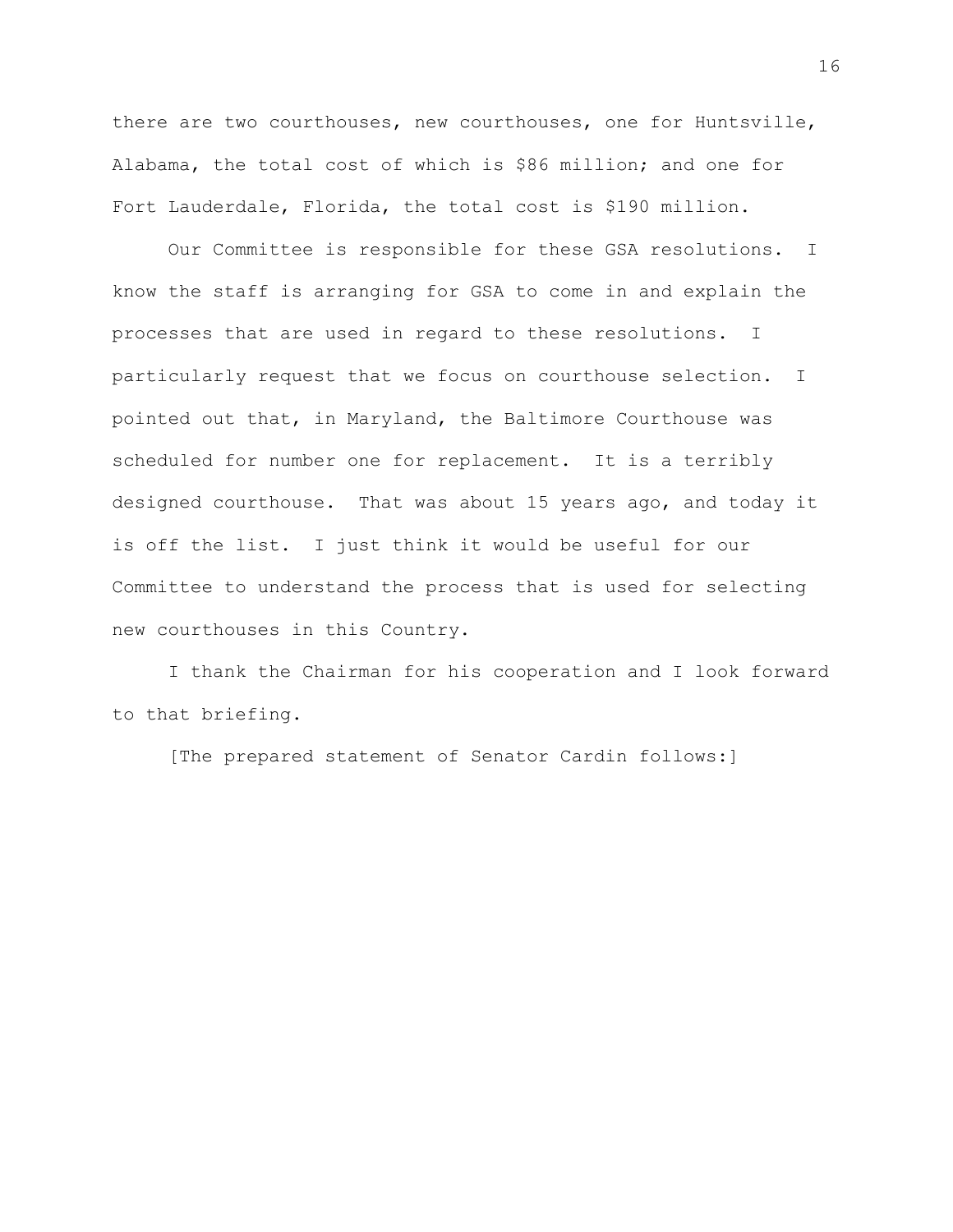Senator Barrasso. Thank you, Senator Cardin. That has already been arranged and we are working on the schedule.

Any other Senators like to be recognized?

Senator Van Hollen. Mr. Chairman, would this be the appropriate time to say something else about GSA?

Senator Barrasso. Please.

Senator Van Hollen. I appreciate the attention you and the Ranking Member and my colleague from Maryland have given to the issue of the new FBI building. As you know, we are still waiting for a prospectus from the FBI. Senator Cardin and I and others have shared our concerns about the fact that the FBI and the GSA had been headed in the direction of a new campus that met all the security requirements and consolidation requirements. There were three sites, one they were looking at in Virginia, two in Maryland. The Administration pulled the rug out from under that.

I just want to bring to the Committee's attention the fact that the appropriation bills that had been not yet passed, but supported on a bipartisan basis in the House and the Senate, request that the prospectus also include an analysis of one of those three previous sites, so not just a consolidation at the existing site in Washington, D.C., but also include a prospectus on one of the other sites.

Senator Barrasso. Thank you, Senator Van Hollen.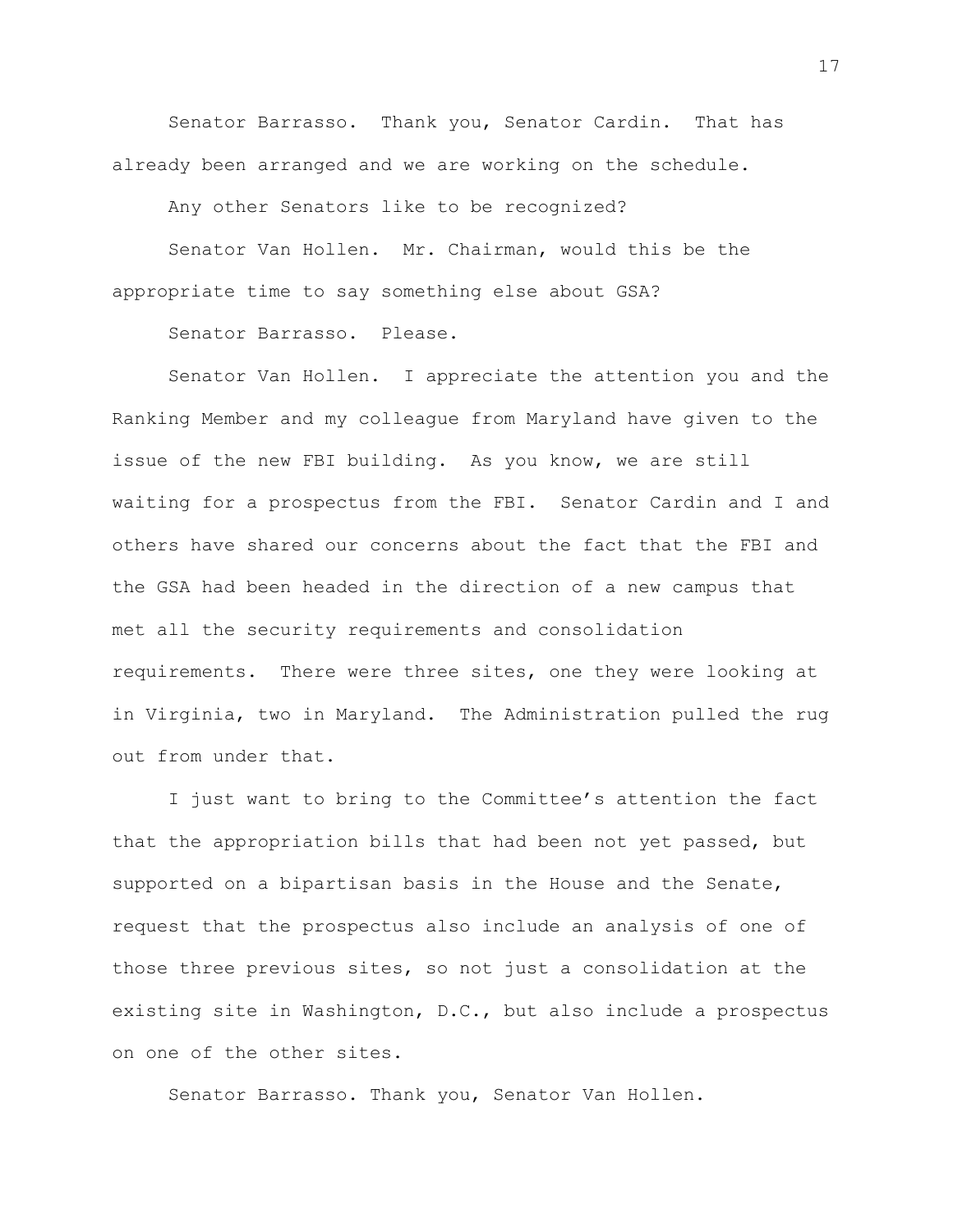Senator Inhofe.

Senator Inhofe. Thank you, Mr. Chairman.

Let me make the other side of Andrew Wheeler. I would like to comment that one of the most gratifying things that I saw was, when he was first nominated and we first acted on him in this Committee, we went over to his committee that he is going to be the director of and there must have been 300 people there, the people that were there when he first came to work. Here is a guy who spent his whole life in environment and public works in the EPA and all that activity. We are very proud. I wouldn't want to hesitate and delay it at all; I think we need to get him on the job and working.

Thank you, Mr. Chairman.

Senator Barrasso. Now that enough members have arrived and I promised we would vote promptly at 10:20, but I will stay for additional comments from other members afterwards, I would like to move to the votes on the items on today's agenda.

The Ranking Member and I have agreed to bring up three nominees for separate votes and the Ranking Member has requested that each of these nominees receive a roll call vote.

The Ranking Member and I have agreed to vote on two nominees, four bills, six GSA resolutions, the Committee rules, and the budget resolution en bloc by voice vote. Members may choose to have their votes recorded for a specific item in that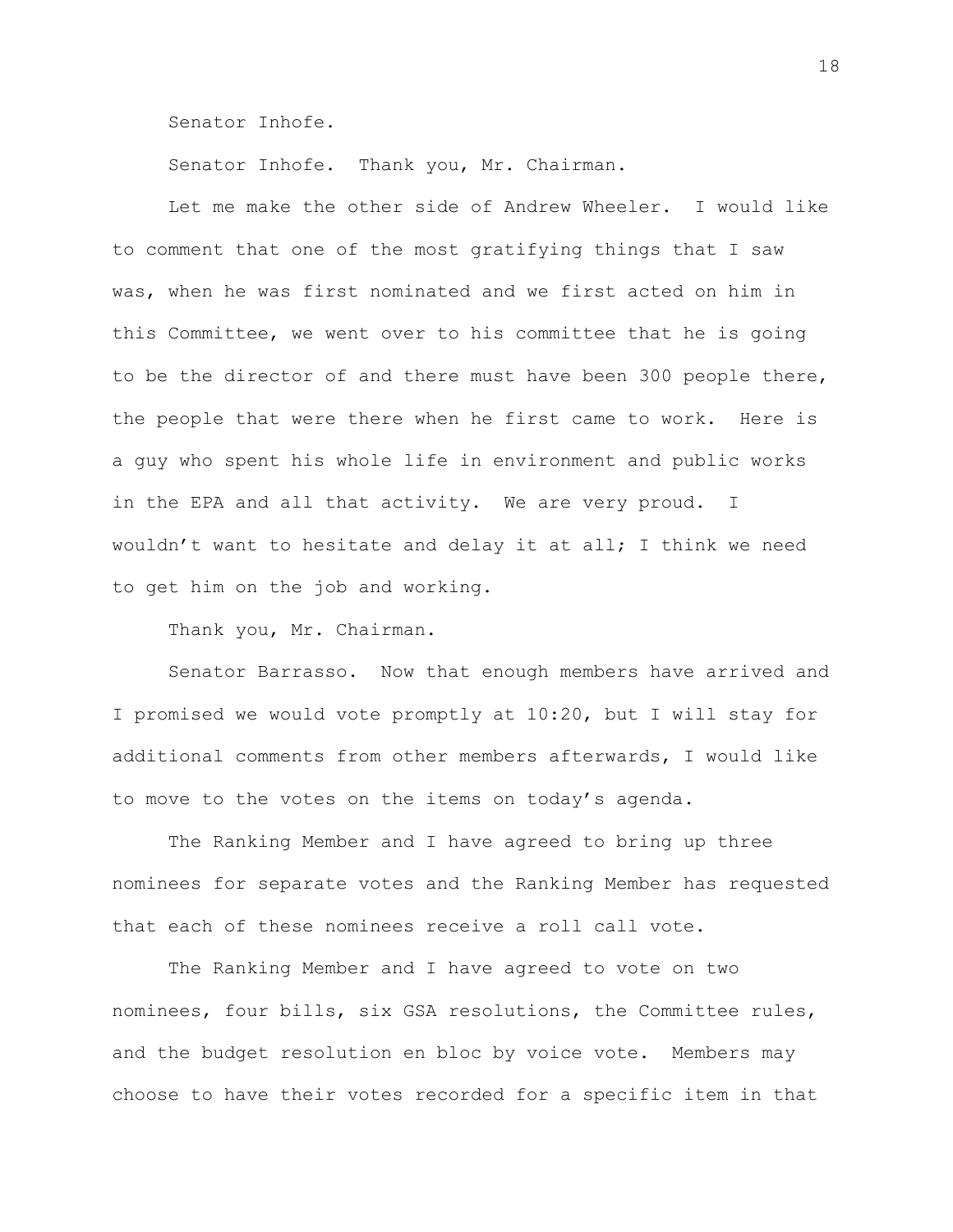bloc after the voice vote.

I would like to first call up Presidential Nomination 22, Andrew Wheeler, of Virginia, to be Administrator of the Environmental Protection Agency. I move to approve and report the nomination favorably to the Senate.

Is there a second? Senator Inhofe. Second. Senator Barrasso. The Clerk will call the roll. The Clerk. Mr. Booker? Senator Booker. No. The Clerk. Mr. Boozman? Senator Boozman. Yes. The Clerk. Mr. Braun? Senator Braun. Yes. The Clerk. Mrs. Capito? Senator Capito. Yes. The Clerk. Mr. Cardin? Senator Carper. Proxy votes no. Cardin votes no. The Clerk. Mr. Carper? Senator Carper. No. The Clerk. Mr. Cramer? Senator Cramer. Yes. The Clerk. Ms. Duckworth? Senator Carper. Senator Duckworth votes no by proxy.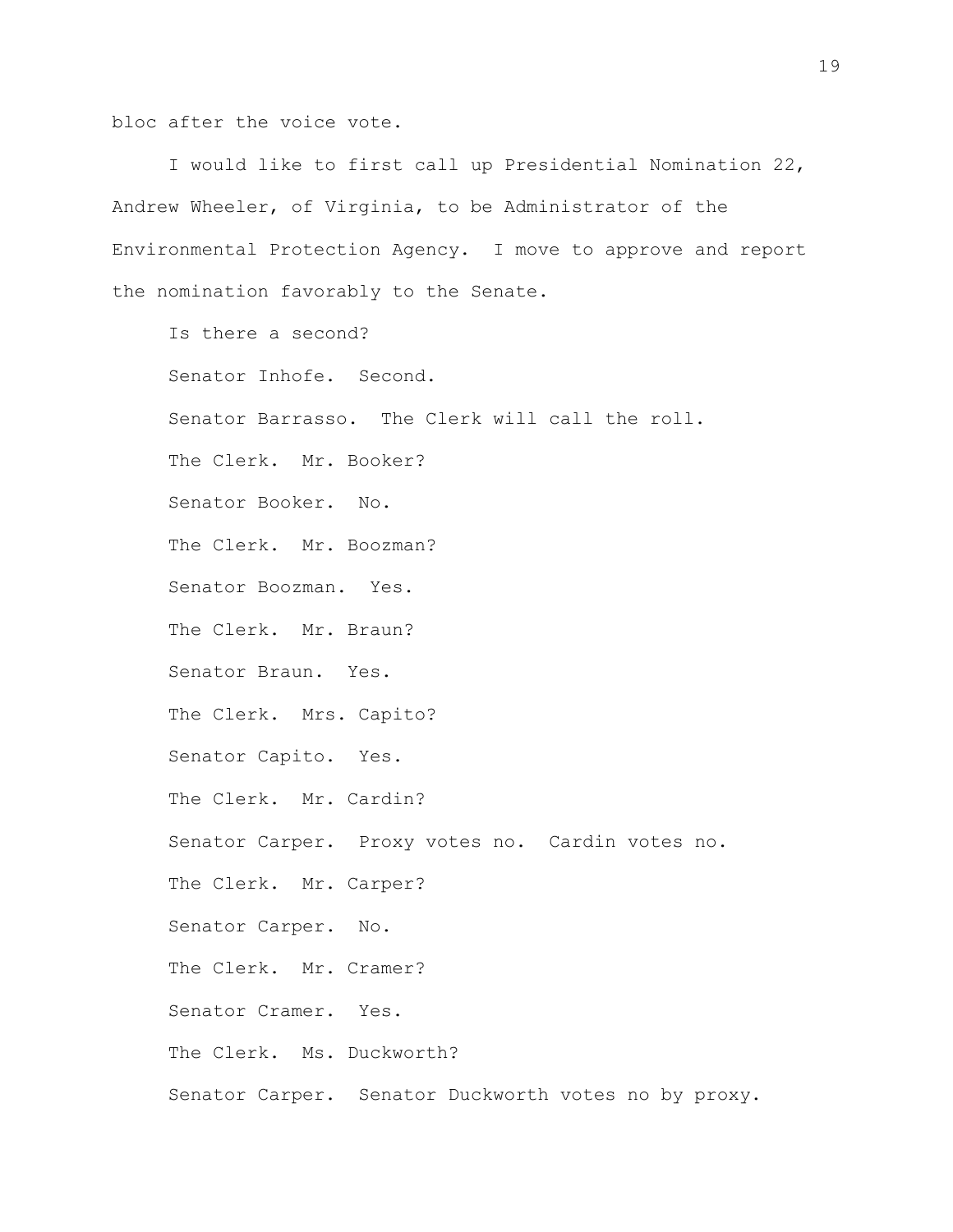The Clerk. Ms. Ernst?

Senator Ernst. Aye.

The Clerk. Mrs. Gillibrand?

Senator Gillibrand. No.

The Clerk. Mr. Inhofe?

Senator Inhofe. Aye.

The Clerk. Mr. Markey?

Senator Markey. No.

The Clerk. Mr. Merkley?

Senator Merkley. No.

The Clerk. Mr. Rounds?

Senator Rounds. Aye.

The Clerk. Mr. Sanders?

Senator Carper. No, by proxy.

The Clerk. Mr. Shelby?

Senator Shelby. Aye.

The Clerk. Mr. Sullivan?

Senator Sullivan. Aye.

The Clerk. Mr. Van Hollen?

Senator Van Hollen. No.

The Clerk. Mr. Whitehouse?

Senator Carper. No, by proxy.

The Clerk. Mr. Wicker?

Senator Wicker. Aye.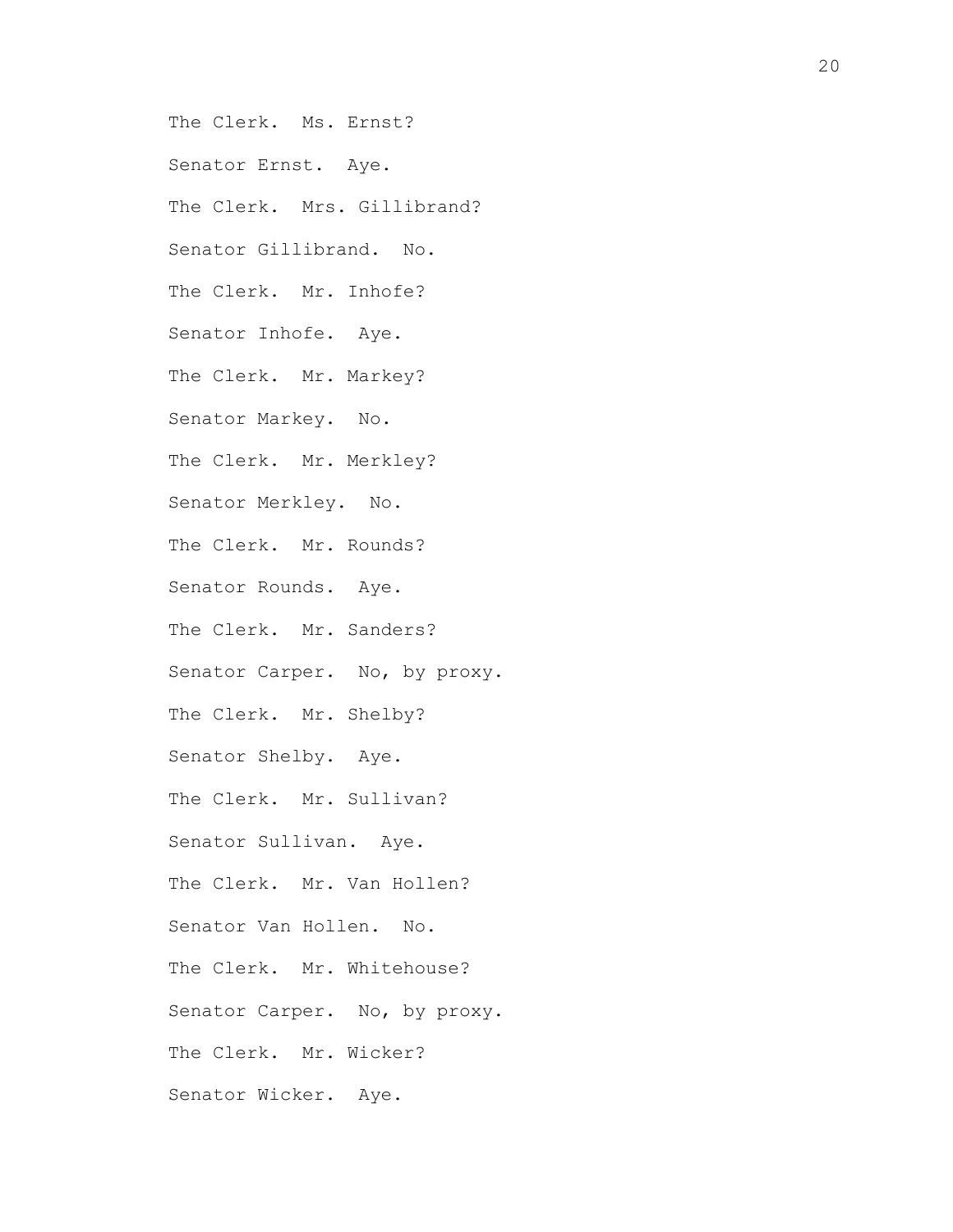The Clerk. Mr. Chairman?

Senator Barrasso. Aye.

The Clerk will report.

The Clerk. Mr. Chairman, the yeas are 11, the nays are 10. Senator Barrasso. We have approved the nomination of Mr. Wheeler to be Administrator of the Environmental Protection Agency, which will be reported to the full Senate for approval.

Next, I would like to call up Presidential Nomination 80, Peter Wright, of Michigan, to be Assistant Administrator of the Environmental Protection Agency.

I move to approve and report the nomination favorably to the Senate.

Is there a second? Senator Inhofe. Second. Senator Barrasso. The Clerk will call the roll. The Clerk. Mr. Booker? Senator Booker. No. The Clerk. Mr. Boozman? Senator Boozman. Yes. The Clerk. Mr. Braun? Senator Braun. Yes. The Clerk. Mrs. Capito? Senator Capito. Yes. The Clerk. Mr. Cardin?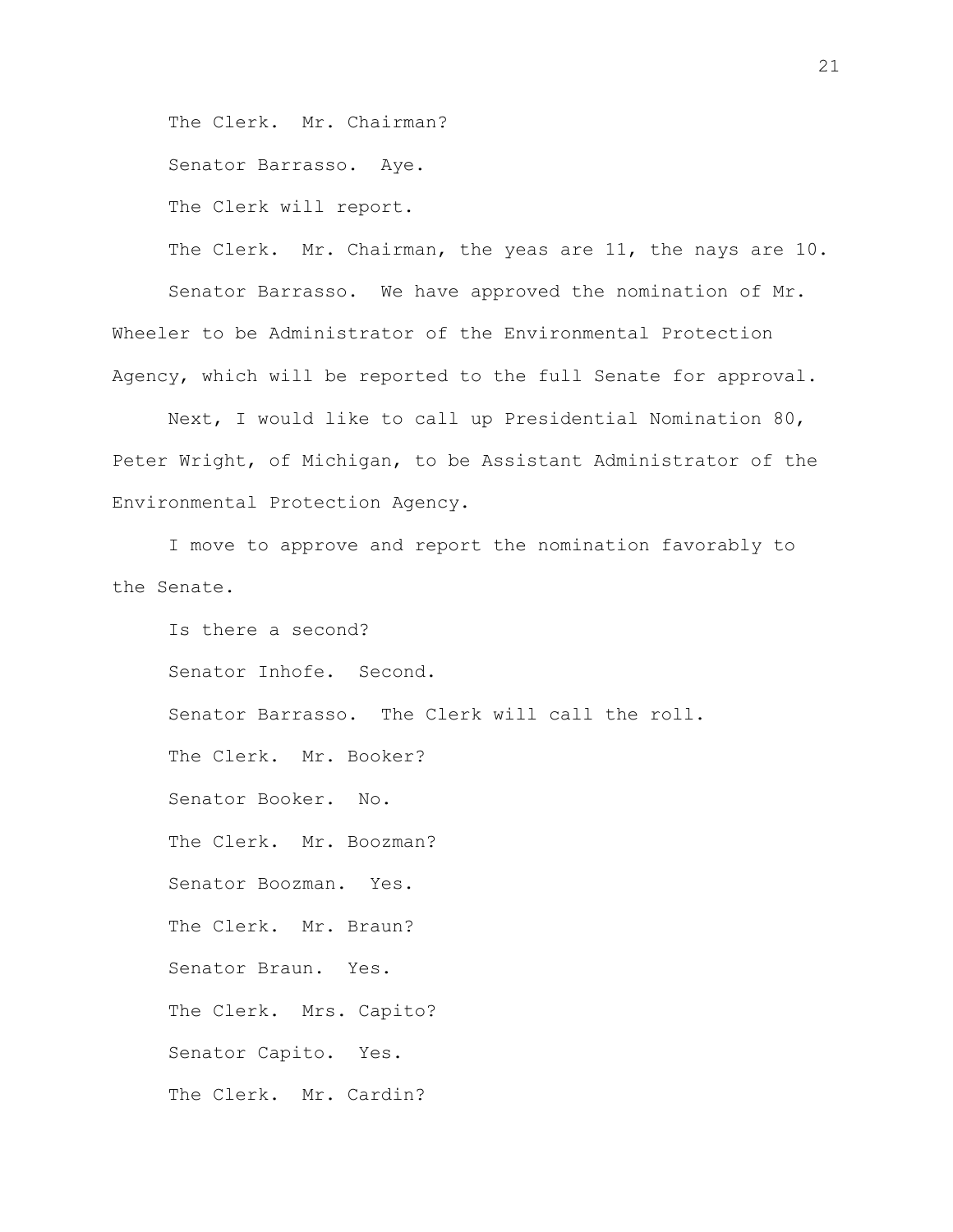Senator Carper. No, by proxy. The Clerk. Mr. Carper? Senator Carper. No. The Clerk. Mr. Cramer? Senator Cramer. Yes. The Clerk. Ms. Duckworth? Senator Carper. No, by proxy. The Clerk. Ms. Ernst? Senator Ernst. Aye. The Clerk. Mrs. Gillibrand? Senator Gillibrand. No. The Clerk. Mr. Inhofe? Senator Inhofe. Aye. The Clerk. Mr. Markey? Senator Markey. No. The Clerk. Mr. Merkley? Senator Merkley. No. The Clerk. Mr. Rounds? Senator Rounds. Aye. The Clerk. Mr. Sanders? Senator Carper. No, by proxy. The Clerk. Mr. Shelby? Senator Shelby. Aye. The Clerk. Mr. Sullivan?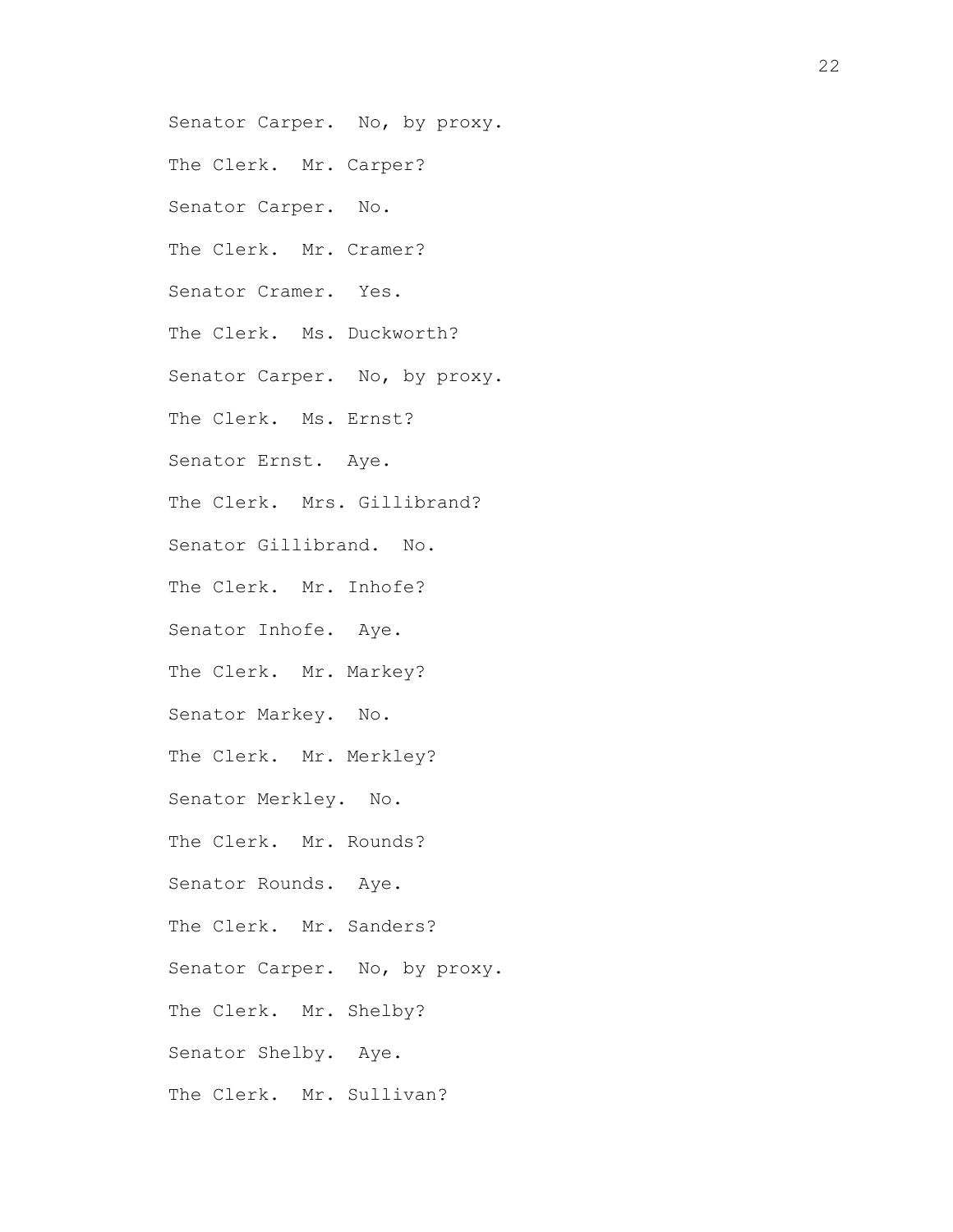Senator Sullivan. Aye. The Clerk. Mr. Van Hollen? Senator Van Hollen. No. The Clerk. Mr. Whitehouse? Senator Carper. No, by proxy. The Clerk. Mr. Wicker? Senator Wicker. Aye. The Clerk. Mr. Chairman? Senator Barrasso. Aye. The Clerk will report. The Clerk. Mr. Chairman, the yeas are 11, the nays are 10. Senator Barrasso. The yeas are 11, the nays are 10. We

have approved the nomination of Mr. Wright to be Assistant Administrator of the Environmental Protection Agency, which will be reported to the full Senate for approval.

Next, I would like to call up Presidential Nomination 78, John Fleming, of Louisiana, to be Assistant Secretary of Commerce for Economic Development.

I move to approve and report the nomination favorably to the Senate.

Is there a second? Senator Inhofe. Second. Senator Barrasso. The Clerk will call the roll. The Clerk. Mr. Booker?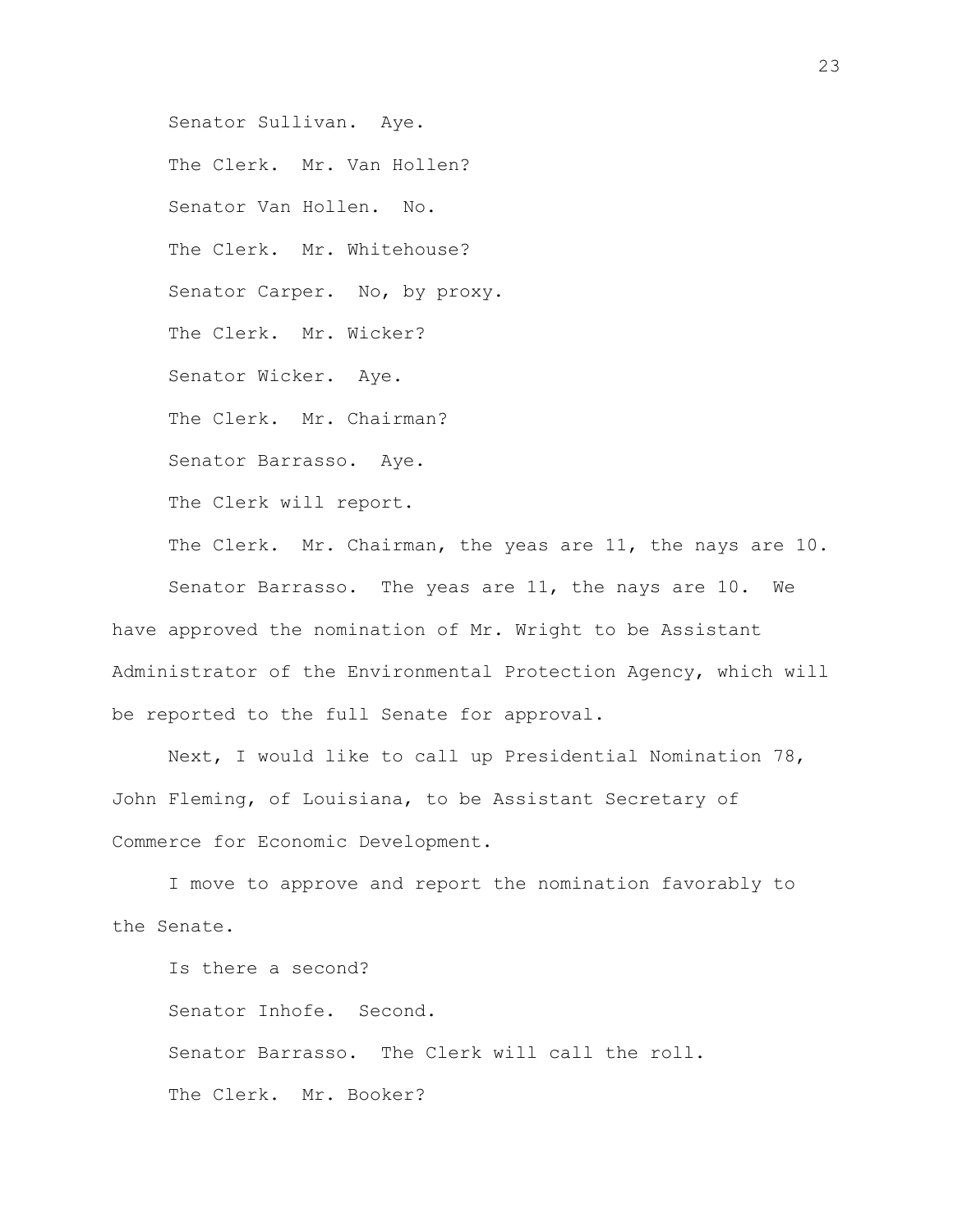Senator Booker. No. The Clerk. Mr. Boozman? Senator Boozman. Yes. The Clerk. Mr. Braun? Senator Braun. Yes. The Clerk. Ms. Capito? Senator Capito. Yes. The Clerk. Mr. Cardin? Senator Carper. Yes, by proxy. The Clerk. Mr. Carper? Senator Carper. Yes. The Clerk. Mr. Cramer? Senator Cramer. Yes. The Clerk. Ms. Duckworth? Senator Carper. Yes, by proxy. The Clerk. Ms. Ernst? Senator Ernst. Yes. The Clerk. Mrs. Gillibrand? Senator Gillibrand. No. The Clerk. Mr. Inhofe? Senator Inhofe. Aye. The Clerk. Mr. Markey? Senator Markey. No. The Clerk. Mr. Merkley?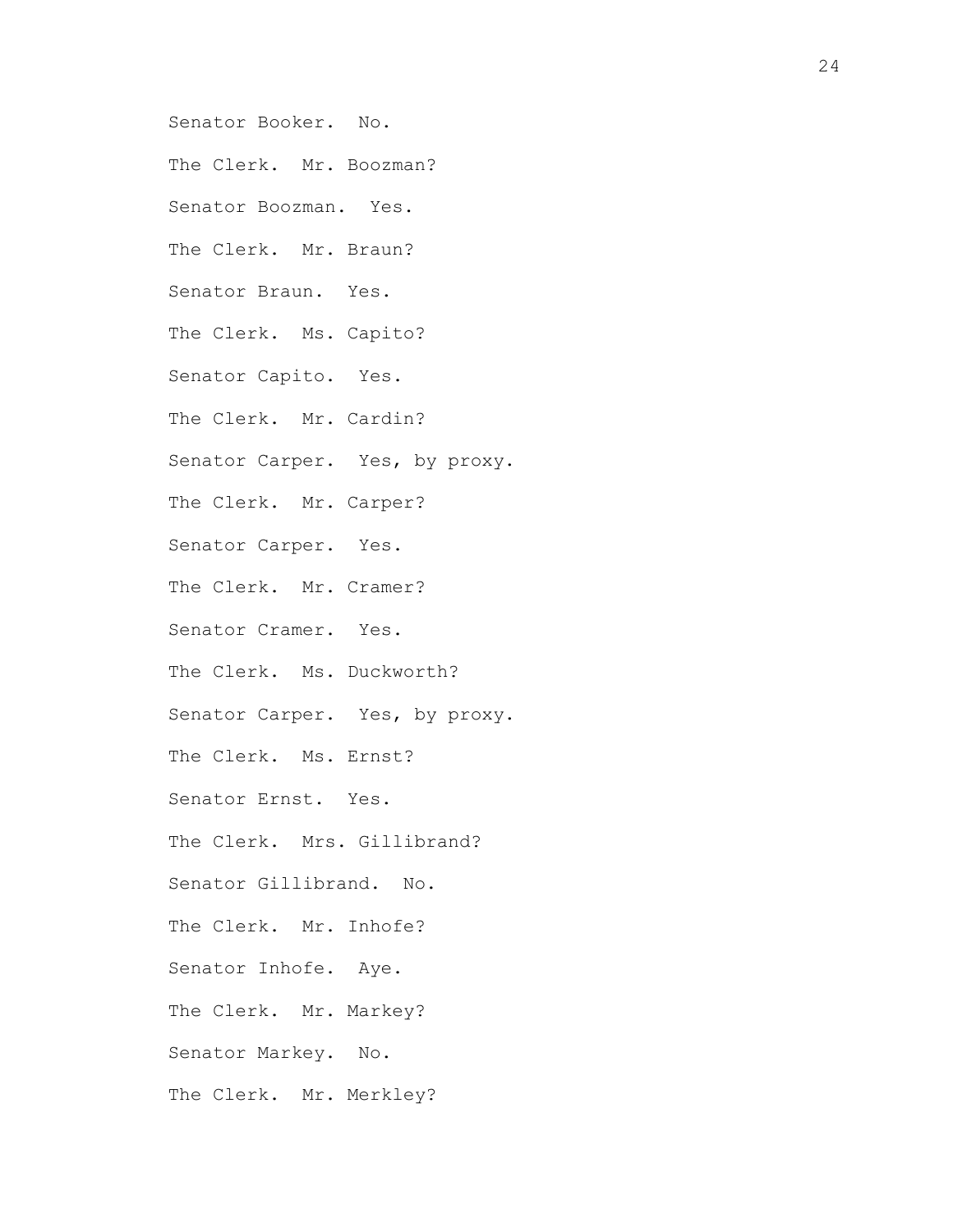Senator Merkley. No. The Clerk. Mr. Rounds? Senator Rounds. Aye. The Clerk. Mr. Sanders? Senator Carper. No, by proxy. The Clerk. Mr. Shelby? Senator Shelby. Aye. The Clerk. Mr. Sullivan? Senator Sullivan. Aye. The Clerk. Mr. Van Hollen? Senator Van Hollen. No. The Clerk. Mr. Whitehouse? Senator Carper. Yes, by proxy. The Clerk. Mr. Wicker? Senator Wicker. Aye. The Clerk. Mr. Chairman? Senator Barrasso. Aye. The Clerk will report. The Clerk. Mr. Chairman, the yeas are 15, the nays are 6.

Senator Barrasso. The yeas are 15, the nays are 6. We have approved the nomination of Dr. Fleming to be Assistant Secretary of Commerce for Economic Development, which will be reported to the full Senate for approval.

I would like to now call up S. 268, the Wildlife Innovation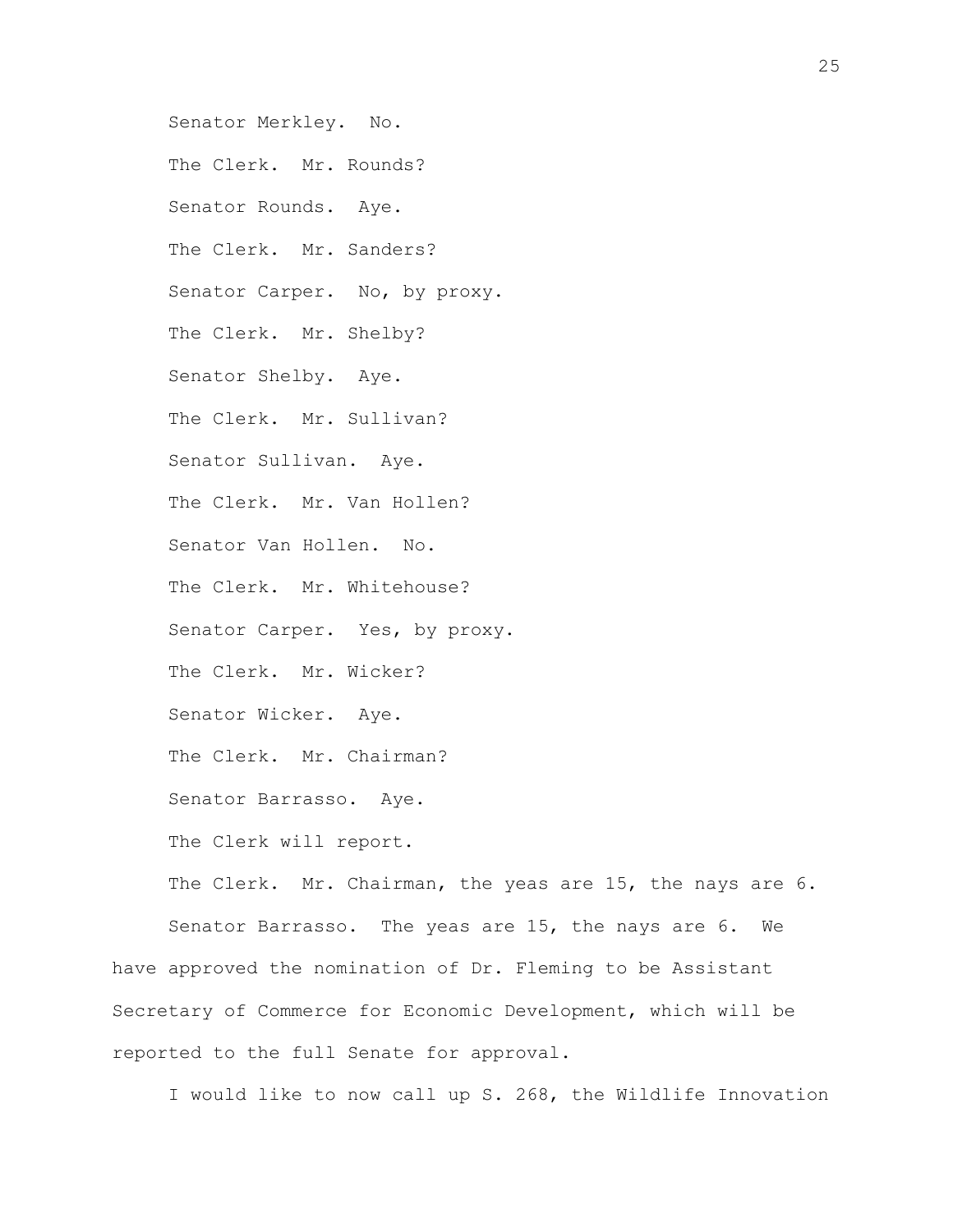and Longevity Driver Act; S. 163, the Alaska Remote Generator Reliability and Protection Act; S. 94, Target Practice and Marksmanship Training Support Act; S. 310, Migratory Birds of the Americas Conservation Act; Presidential Nomination 2, Nicole Nason, of New York, to be Administrator of the Federal Highway Administration; Presidential Nomination 79, John Ryder, of Tennessee, to be a Member of the Board of Directors of the Tennessee Valley Authority; six General Services Administration resolutions; the Committee budget resolution, the Committee rules en bloc.

I move to approve and report S. 268, S. 163, S. 94, S. 310, Presidential Nomination No. 2, Presidential Nomination 79, and the Committee budget resolution favorably to the Senate, and approve six GSA resolutions and the Committee rules en bloc.

Is there a second?

Senator Carper. Second.

Senator Barrasso. All those in favor, please say aye. [Chorus of ayes.]

Senator Barrasso. All those opposed, no.

[No audible response.]

Senator Barrasso. In the opinion of the Chair, the ayes have it.

We have approved S. 268, S. 163, S. 94, S. 310, Presidential Nominations 2 and 79, and the Committee budget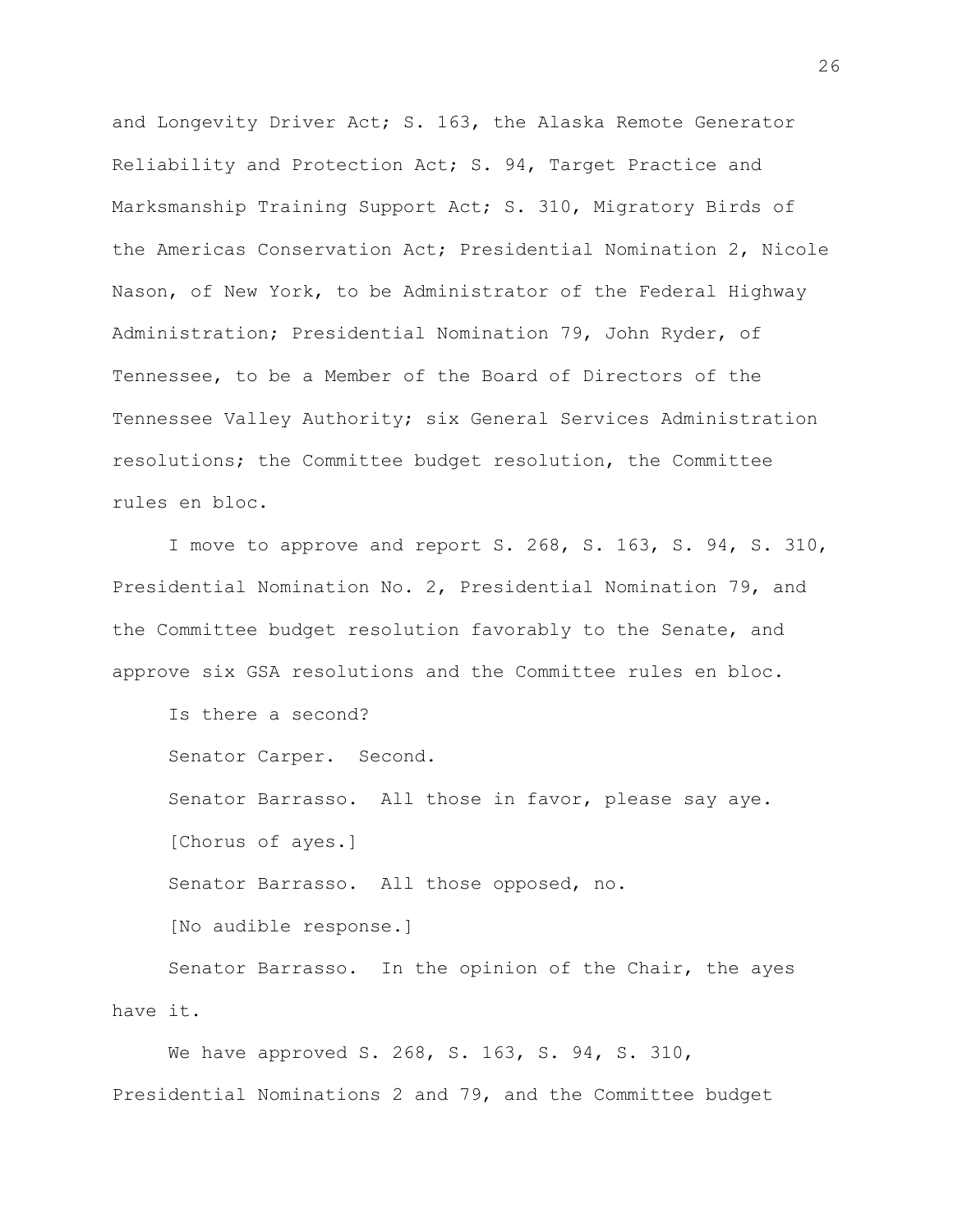resolution, which will be reported favorably to the Senate. We have also approved six GSA resolutions and the Committee rules.

The voting part of the meeting is concluded. I am going to be happy to recognize any member who wishes to make a statement on any of the nominations, legislations, resolutions, and other matters we just approved. I have noted Senator Capito and Senator Sullivan both had interest in making comments. We will go back and forth. I think Senator Capito and then Senator Gillibrand, and then Senator Sullivan.

Go right ahead.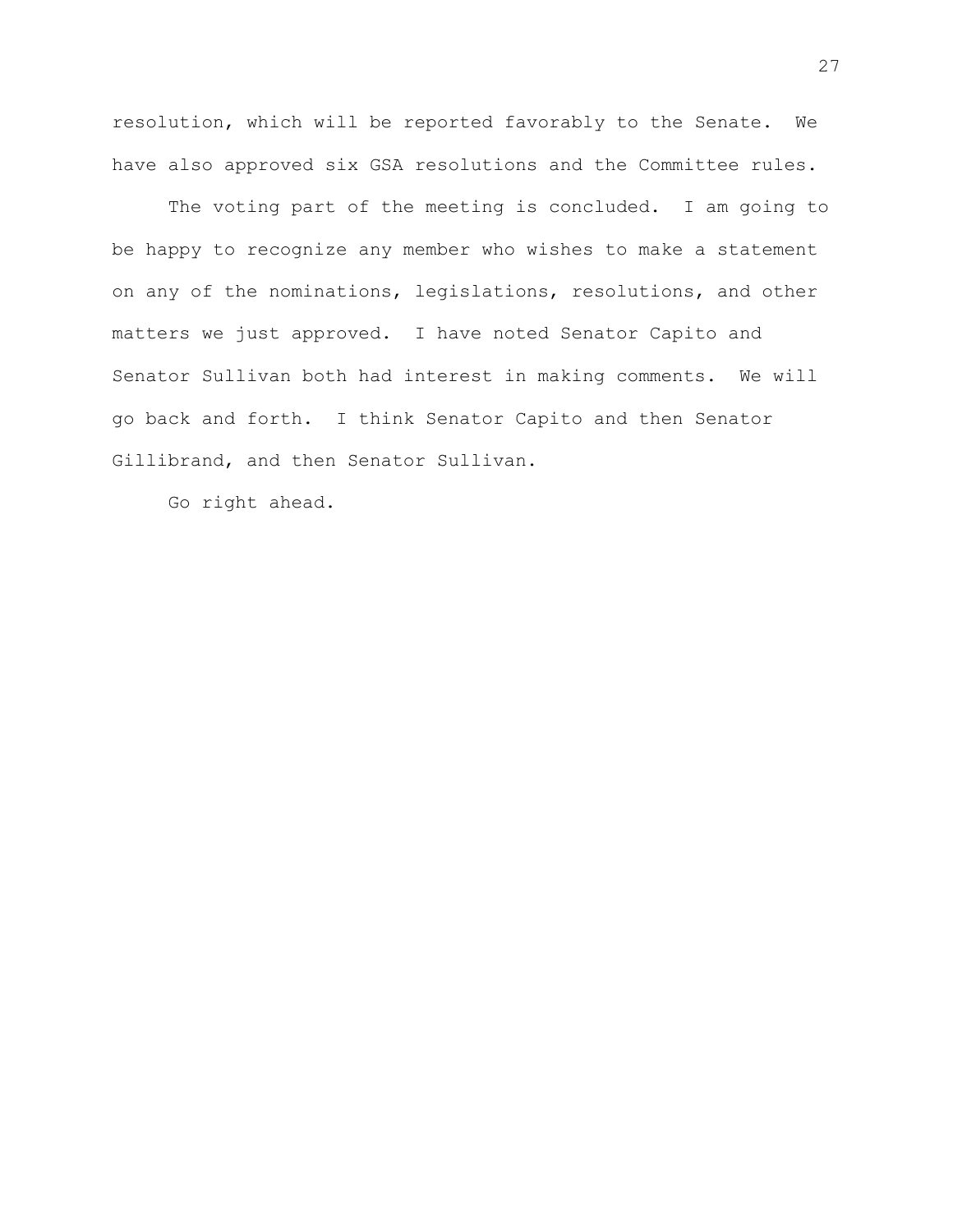STATEMENT OF THE HONORABLE SHELLEY MOORE CAPITO, A UNITED STATES SENATOR FROM THE STATE OF WEST VIRGINIA

Senator Capito. Thank you, Mr. Chairman. I am very pleased that the Committee considered and approved my bill, S. 94, which is the Target Practice and Marksmanship Training Support Act, which I introduced with Senator Bennett and which has the support of 11 bipartisan sponsors.

The bill would provide needed flexibility for States in applying their Pittman-Robertson funds to build and maintain public shooting ranges. This will allow greater access to public shooting ranges for sportsmen and target shooters for gun safety education, target practice, and sighting in firearms. Best of all, it achieves this without any budget score.

This legislation moved by voice vote last Congress and is also included in the public lands package under consideration this week. I am optimistic that it will advance through to enactment this Congress, given its strong bipartisan support.

I would also like to congratulate the five important nominees for their leadership roles. I congratulate each of them for moving forward and hope the Senate will take up their nominations in a timely fashion.

I would like to highlight my support for Acting Administrator Andrew Wheeler to become the Administrator of the EPA. The Acting Administrator and his staff have always been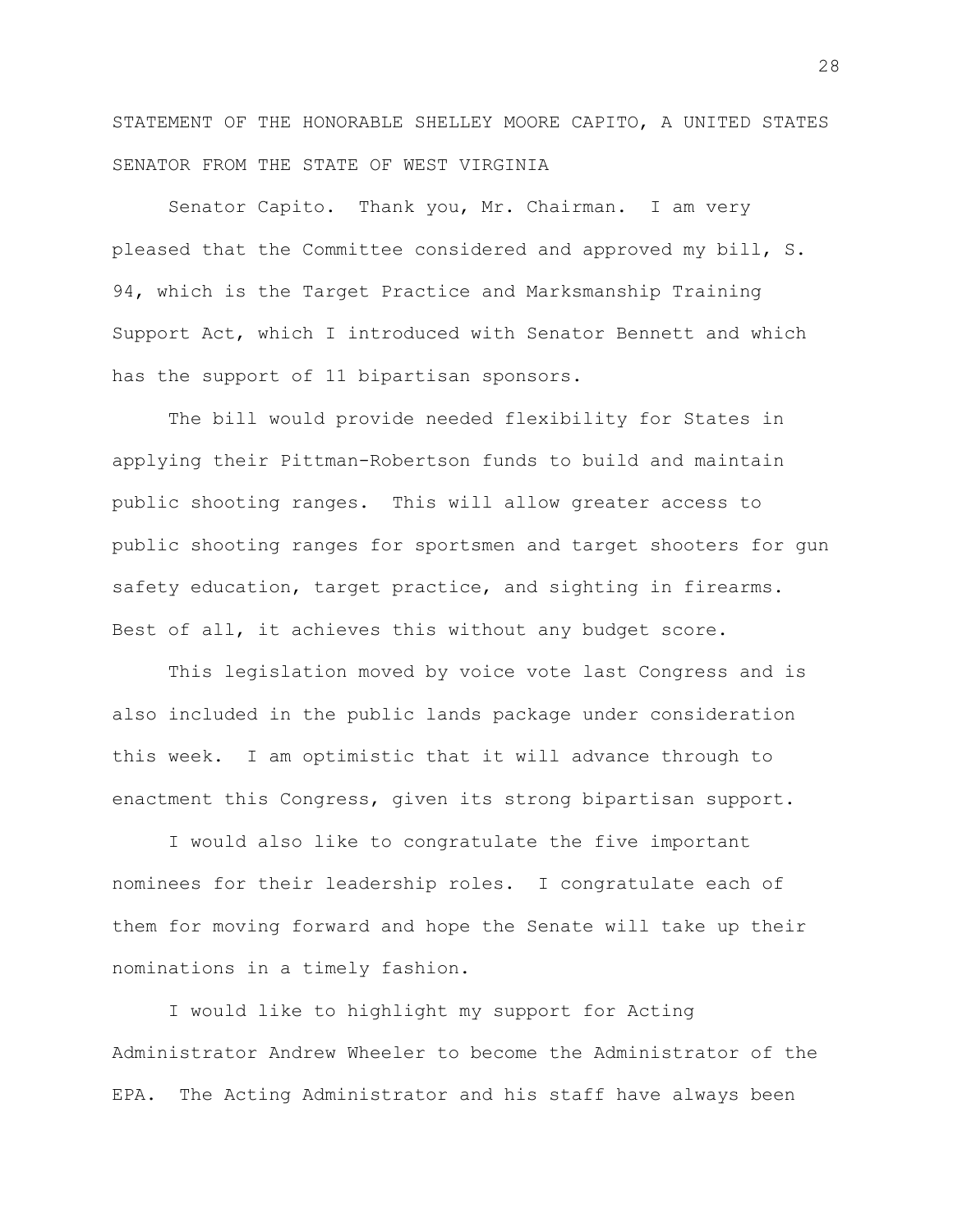very responsive to my staff and know the significant concerns I have raised in private meetings and in public forums, including hearings in this Committee, about the risks posed by a group of chemicals known as PFOS. I was troubled by media reports last week that an upcoming interagency plan to address PFOS would not consider standards for drinking water.

Mr. Wheeler and his staff came to my office and addressed those concerns by pledging to look at all available statutory authorities the EPA has been granted by Congress to address this potential crisis. With that in mind, and considering other policy concerns to West Virginia, I have no concerns supporting his nomination. However, I intend to closely track the steps EPA and other agencies are taking to address this public health and environmental health crisis, which has had a particular impact on West Virginians living in affected communities, to ensure that the Federal Government is sufficiently responsive to their concerns.

I would also like to take a moment to express my appreciation for Mr. Wheeler's emphasis on improving transparency and good governance practices at the EPA and proposing regulatory solutions that abide by congressional intent in statute. The important work he is doing at the Agency underscores that economic growth and environmental protection need not be at cross purposes.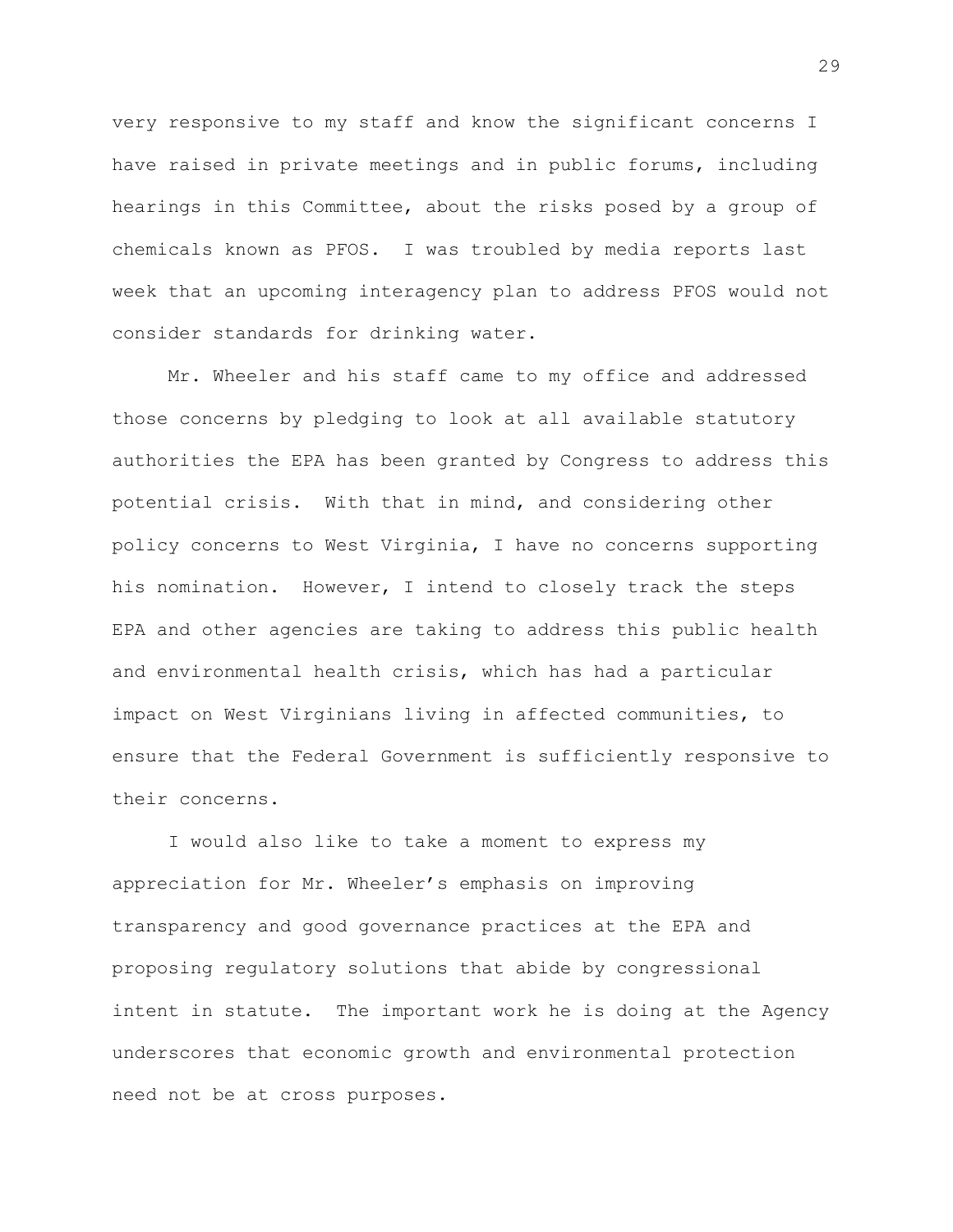West Virginia bore the brunt, more than most States, from eight years of bureaucratic red tape coming out of Washington, and the recovery from the 2008 recession has been delayed coming to Appalachia. The EPA's effort to address the legal deficiencies in the Clean Power Plan and Waters of the U.S. rules will go a long way to helping our people get back to work, particularly in the engineering, manufacturing, construction, and forest industries that are essential to West Virginia's economy.

Thank you very much.

[The prepared statement of Senator Capito follows:]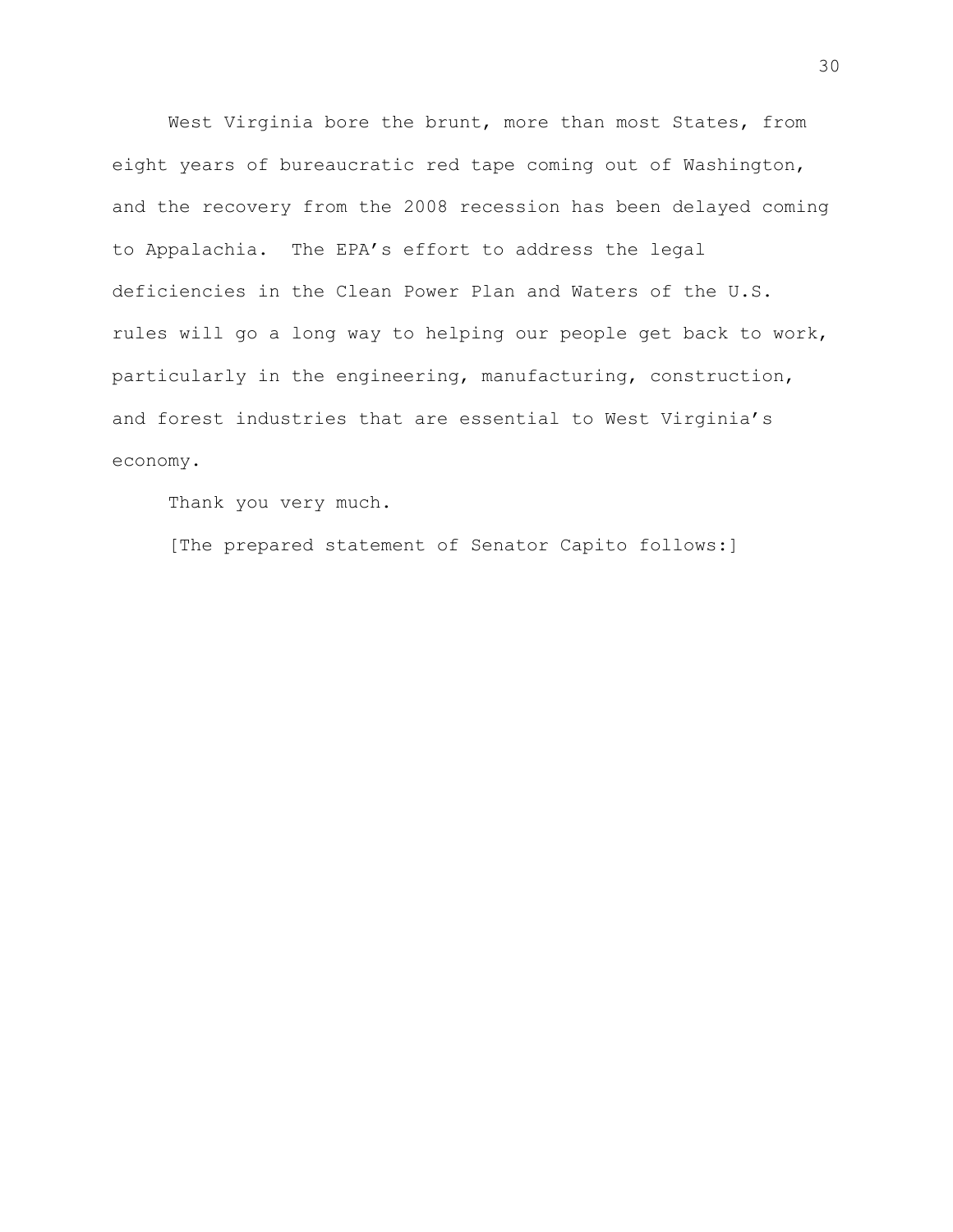Senator Barrasso. Thank you, Senator Capito.

Senator Booker.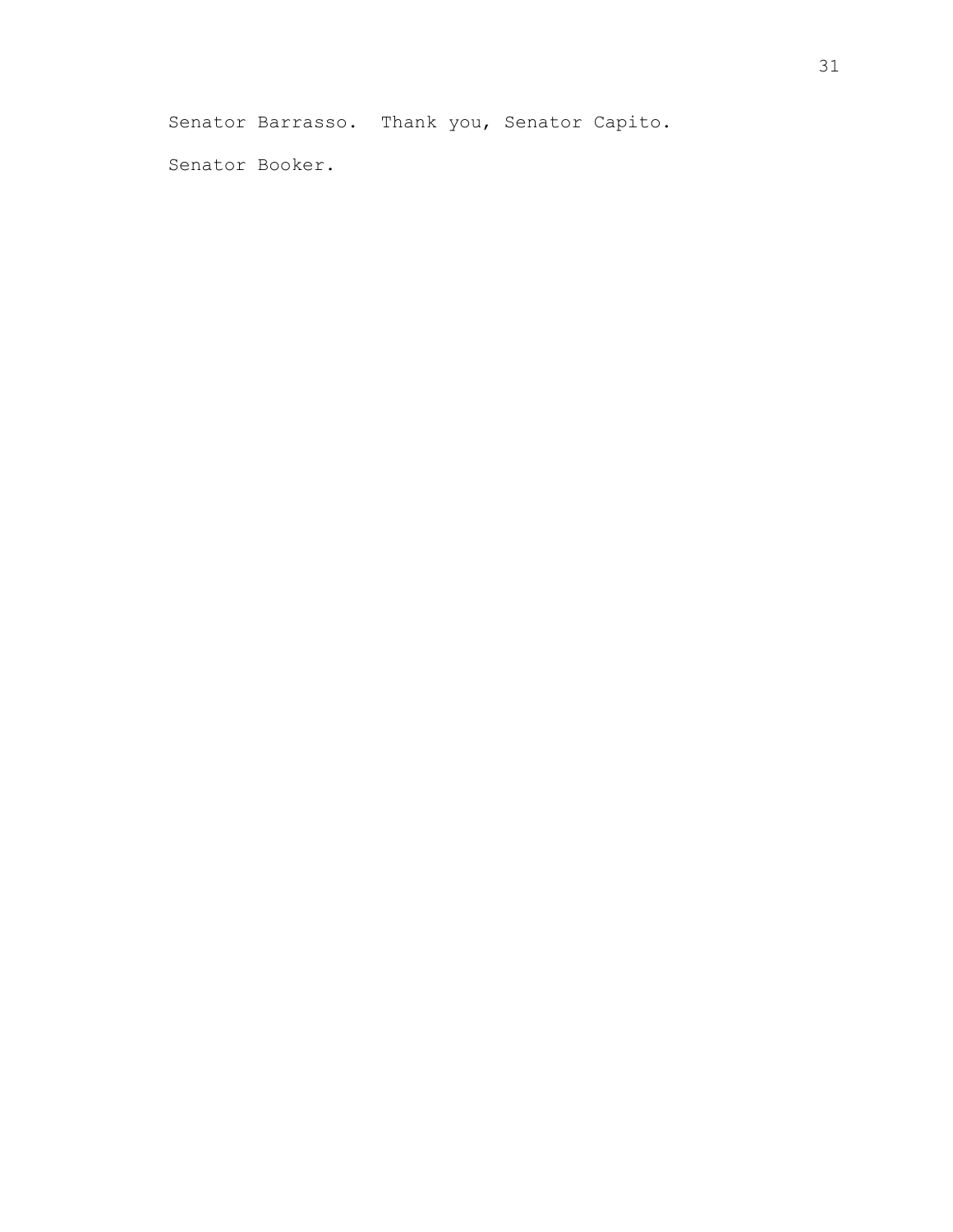STATEMENT OF THE HONORABLE COREY A. BOOKER, A UNITED STATES SENATOR FROM THE STATE OF NEW JERSEY

Senator Booker. Thank you very much, Mr. Chairman. Mr. Chairman, I have lived and worked my entire professional career in low income, vulnerable communities, and I really came to the environmental movement more because of environmental justice issues than originally on climate issues, something always of concern to me.

But when you live in a community where children suffer from lead poisoning, when you live in a community where you can't plant in your soil because it is toxic in your own backyard, when you live in a community where you have toxic Superfund sites within a few miles and live in a community where the air is so bad that the asthma rates are multiple times higher than other suburban communities, you begin to realize that children and young people, as well as the elderly, are being stolen, having what should be the birthright of every American stolen from them when it comes to clean air, clean water, clean soil, and a right to be able to develop and flourish in America by having a clean environment.

Andrew Wheeler, in his brief tenure as Acting Administrator at the EPA, his actions have shown that he will be increasing water pollution, increasing air pollution, increasing carbon emissions that are causing not just global warming, but real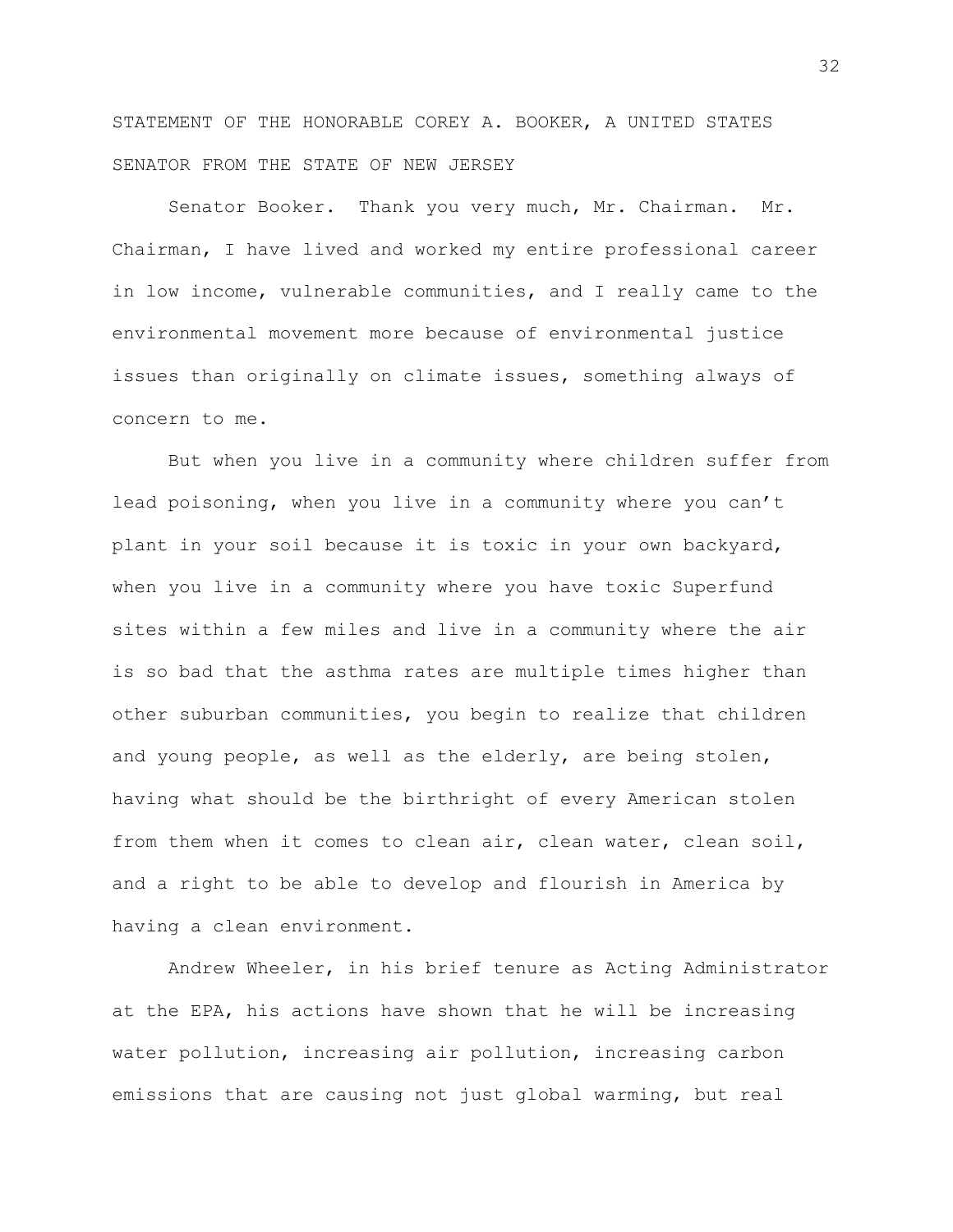health risks, from mercury to methane. This is someone who will make us less safe, less secure, have more health problems, and raise, unfortunately, the worst consequences of pollution, in addition to the fact that, as climate change happens, it is the vulnerable communities in America that face the most tragic consequences, the communities least resilient when these weather events occur.

I cannot support Mr. Wheeler. I voted against him. And I will continue to work with environmental justice advocates across our Country to try to block and stop the rollbacks that are ultimately going to hurt human life, undermine the wellbeing in communities like mine across the State of New Jersey and, unfortunately, set this planet back when it comes to addressing the urgent crisis we have with climate change.

Thank you very much.

[The prepared statement of Senator Booker follows:]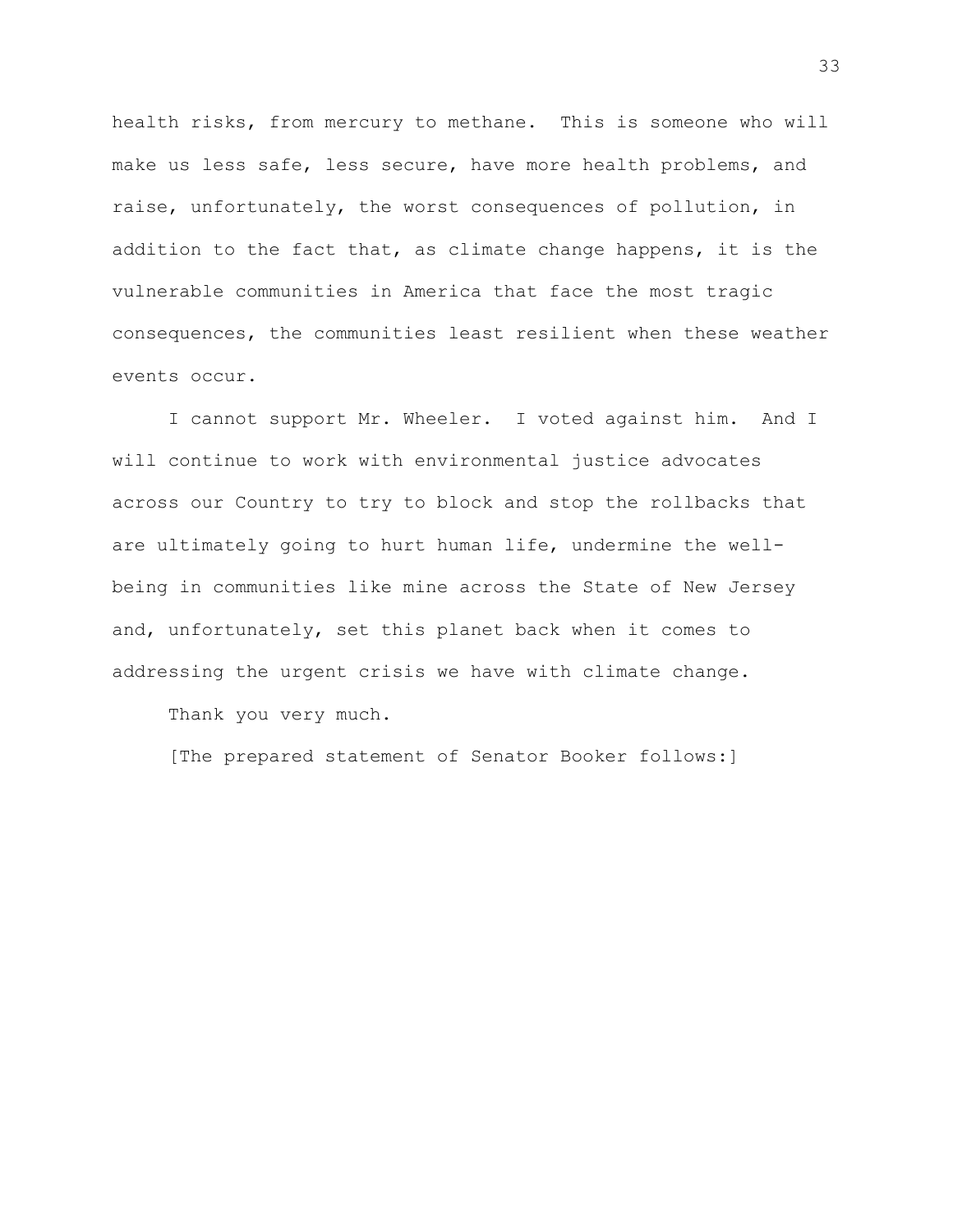Senator Barrasso. Thank you, Senator Booker.

Senator Sullivan.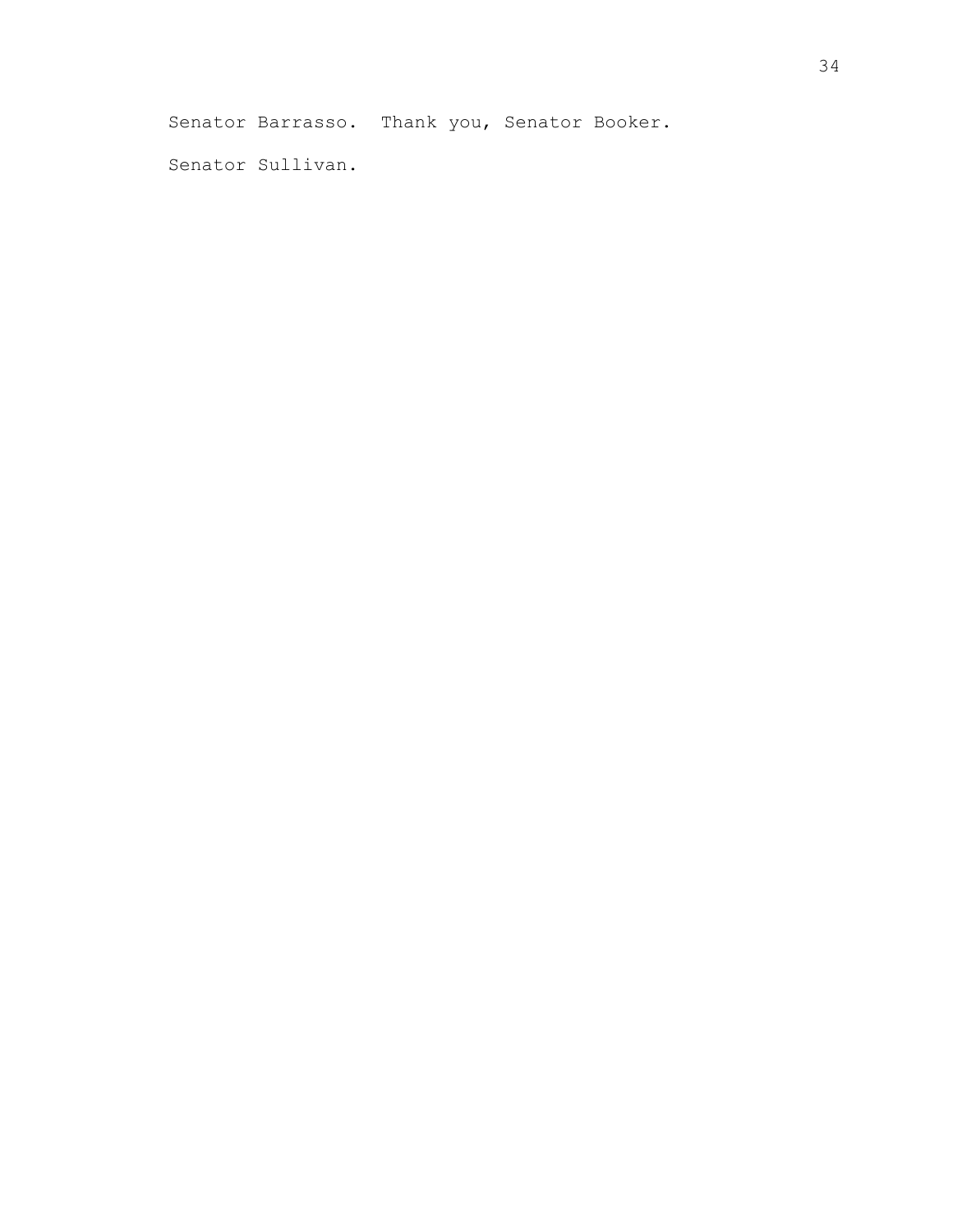STATEMENT OF THE HONORABLE DAN SULLIVAN, A UNITED STATES SENATOR FROM THE STATE OF ALASKA

Senator Sullivan. Thank you, Mr. Chairman. I just want to commend you and the Ranking Member on the continued bipartisan work that gets done on this Committee. I appreciate the passage of the Alaska Remote Generator Reliability and Protection Act and note that in the last Congress, Ranking Member Carper was a cosponsor of that important legislation from my State, and I am glad to see that moving again.

I also just want to mention, with regard to Mr. Wheeler, I think when you saw his confirmation hearing, the one thing that doesn't come out a lot, doesn't get reported in the press, is his qualifications from being a career official at the EPA. I think he might be the first career EPA official to actually have the opportunity to lead the Agency, won a number of awards there; and then also his work here on this Committee. So, almost 20 years of public service on these important issues.

I do want to just briefly mention Ranking Member Carper's statement about a rush. I have a lot of respect for the Ranking Member. As a matter of fact, I have a lot of respect and work very closely with all the members of this Committee, Democrats and Republicans. I do want to mention, though, one of the kind of counterarguments to this idea of a rush is what is happening more broadly in the Senate. There has been unprecedented, by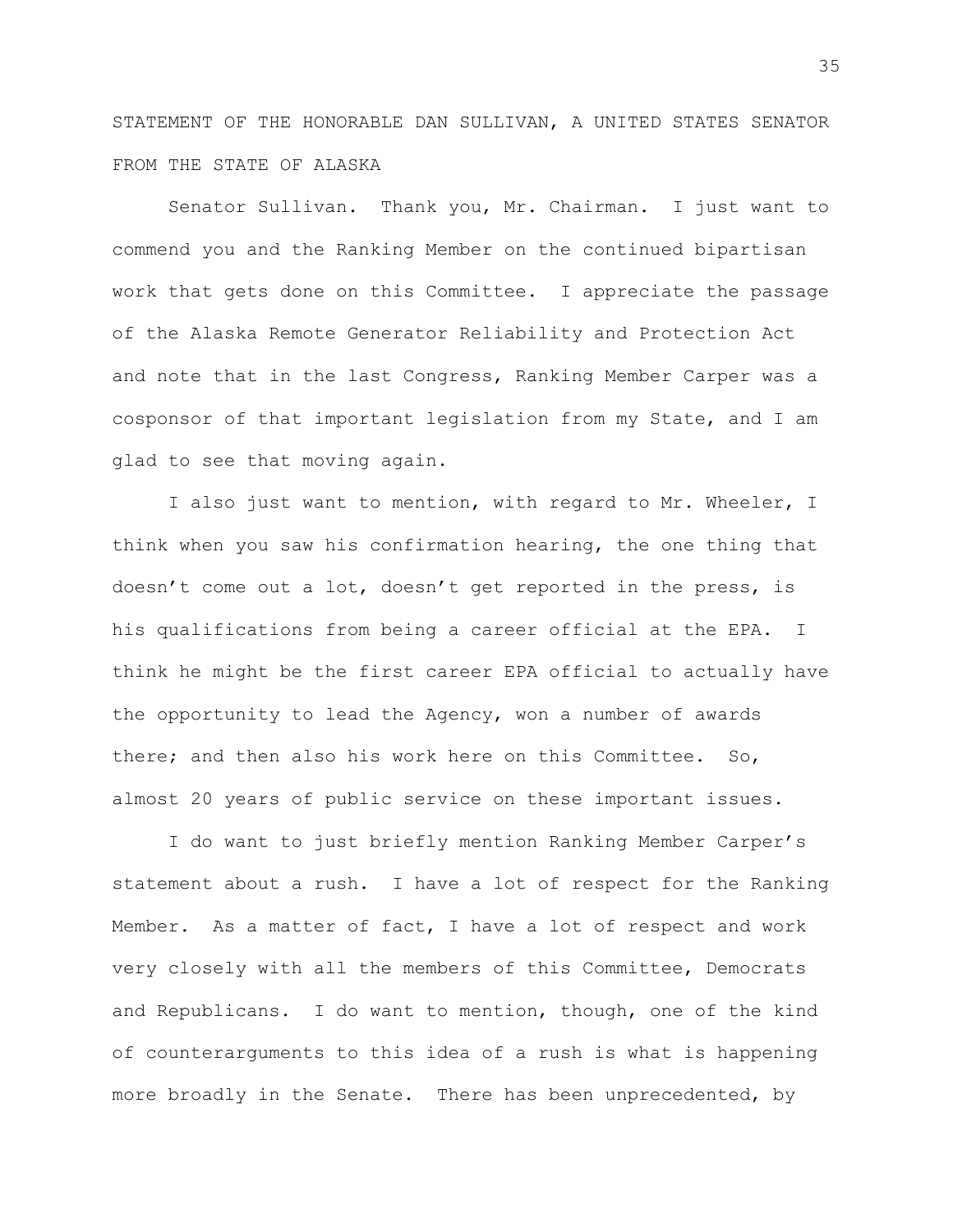any historical measure, delay in terms of this President being able to get his nominees confirmed.

If you look at the number of times that the other side has required cloture votes, it is literally in the hundreds for the first two years of this President. There has been no precedent ever, ever in the first two years of another president, whether it is a Democrat, Republican. No one has done this. No one has delayed more than my colleagues on the other side. That is a fact. The vast majority of these delays are noncontroversial Senate confirmed positions; assistant secretaries of HHS, ambassadors for the State Department, assistant secretaries of Defense. Delay, delay, delay, delay.

So, my only point is, to my good friend, Senator Carper, whom I have worked closely with on a number of issues, the argument to say don't rush it would have a little bit more credibility if your side has not been delaying so many well qualified people who want to serve their Country and have been waiting for months and months and months; and we start to lose good people. We start to lose good people and we are starting to see that.

So, I would ask my colleagues on the other side, go to the Minority leader and say, these delays, they are not helping the American people. They are certainly not helping the American people when this Administration, which was elected, is trying to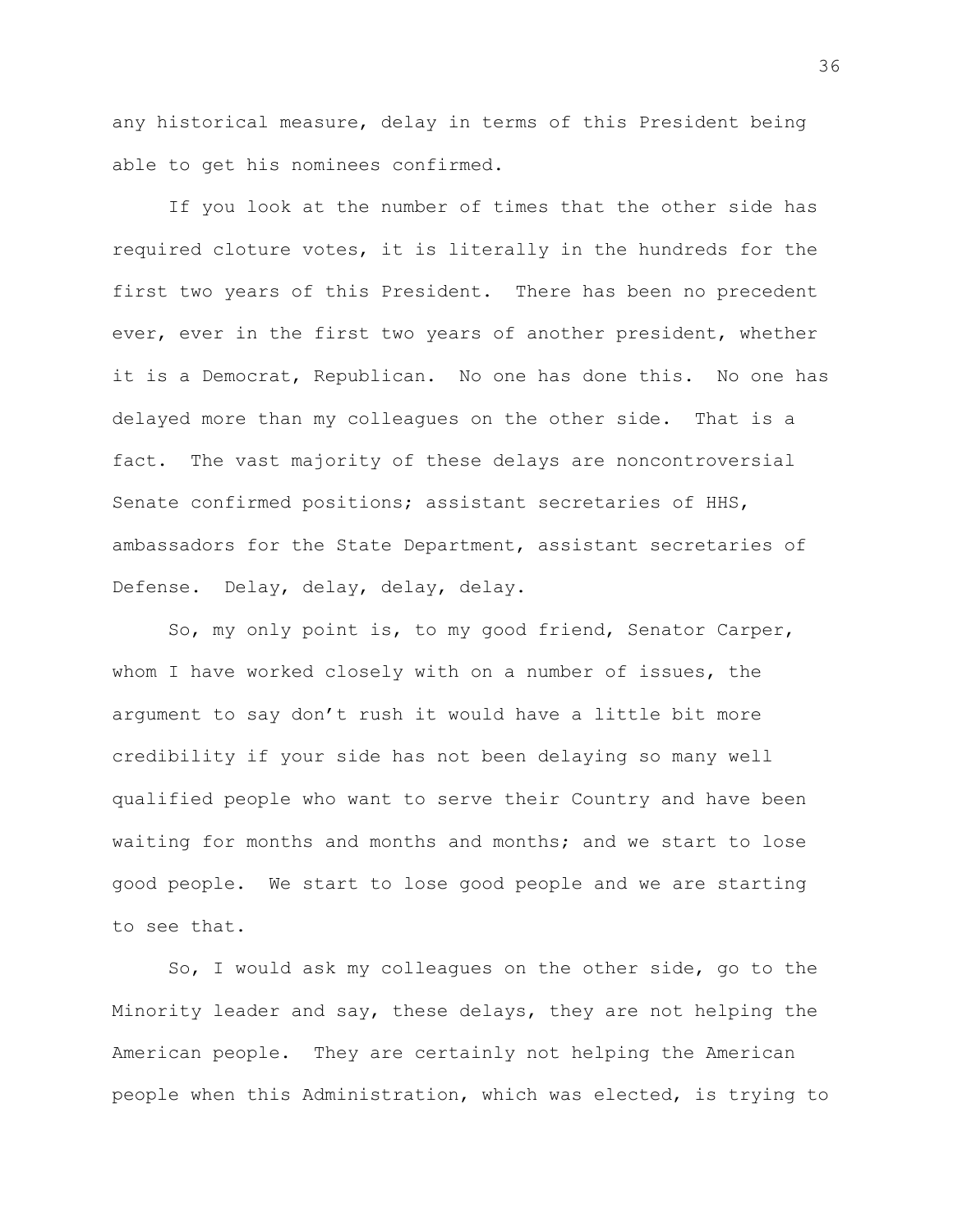place people in offices that need Senate confirmation to run the Country.

Thank you, Mr. Chairman.

[The prepared statement of Senator Sullivan follows:]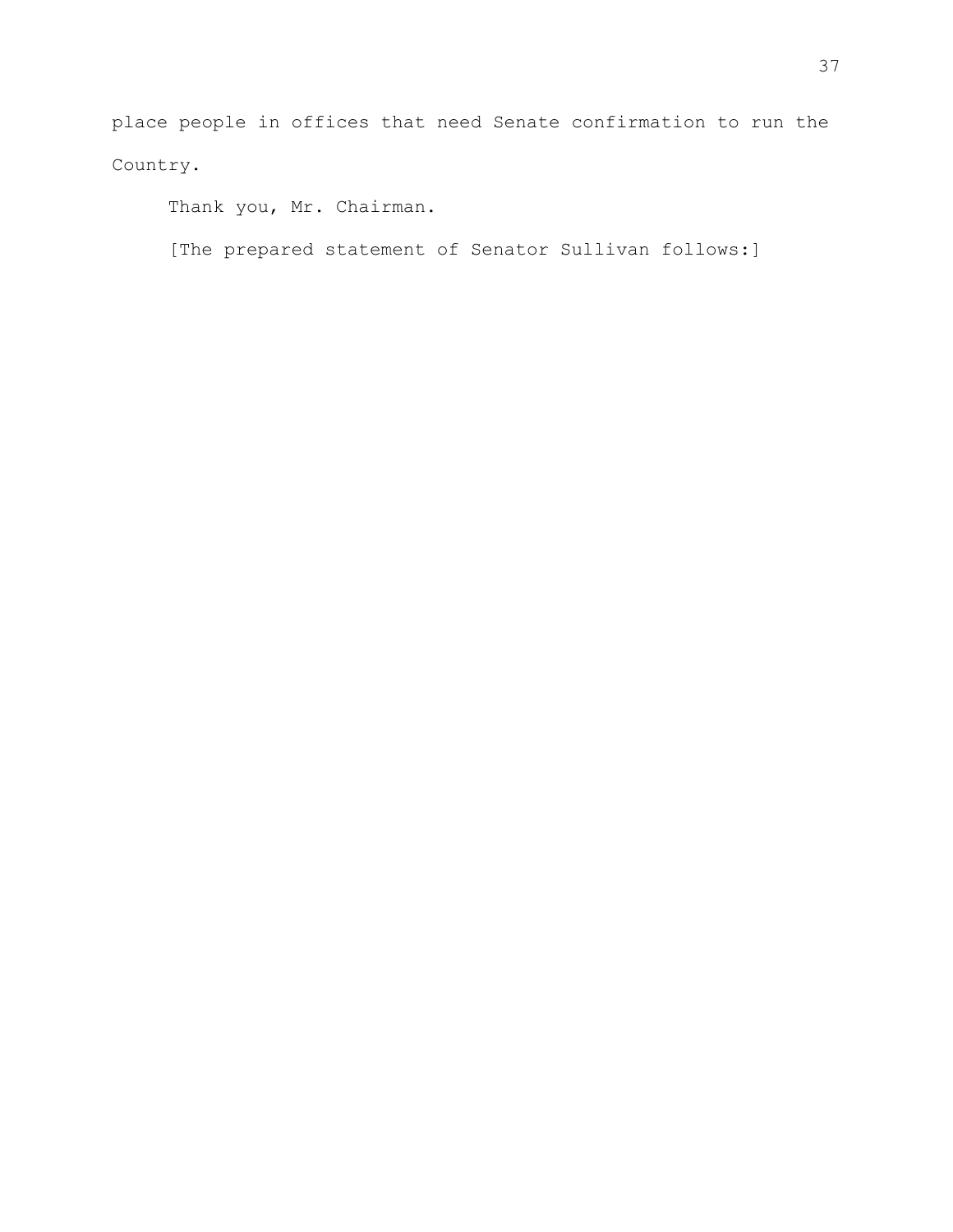Senator Barrasso. Thank you, Senator Sullivan.

Senator Carper.

Senator Carper. If I could have just a moment to respond.

I am delighted to serve with you on this Committee, with our Chairman and, frankly, everybody who serves on this Committee. I like to get things done. I am a recovering governor, as you know, and I like to get things done.

As a governor, literally in eight years, I might be mistaken on this, I think every one of my nominees for judges, for executive branch positions that required a confirmation, they were all confirmed and approved. Eight years unanimously. I am one who believes that governors and presidents deserve the benefit of the doubt in nominations. That doesn't mean we should rubber stamp them.

But, as the Chairman knows, we worked very hard at the end of last Congress to try to get four senior officials confirmed at EPA, and to allow them to be confirmed on a voice vote by unanimous consent, and one was held up, as the Chairman knows, for reasons beyond my control, our control, and that was the nominee Peter Wright. We are taking him up today. My hope is we can get that nomination done as long as EPA recommits to what they promised to do in anticipation of our confirming of Peter Wright.

I like to say find out what works and do more of that. You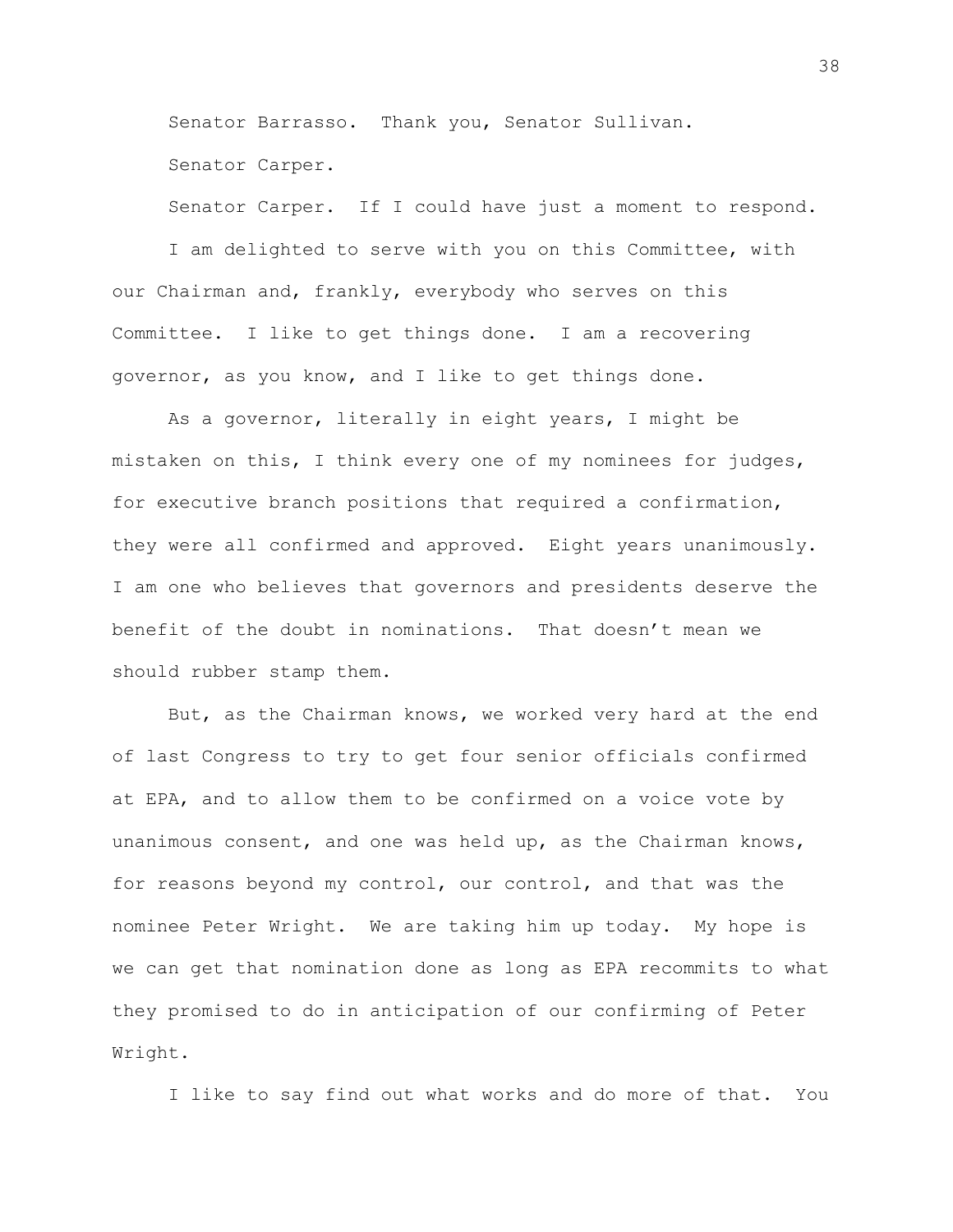can look at those four nominations and see what works to expedite the processing of those nominations. With Andrew Wheeler, there are five issues, there are five issues. They include fuel efficiency standards; they include mercury air toxic standards; they include something called HFCs, hydrofluorocarbons, that we have talked about before; they include PFOA, the stuff that gets in water and causes cancer. Within two years we want a drinking water standard.

We are not asking for crazy stuff; we are asking for things that actually clean the air, clean the water, provide better public health, and also provide economic opportunity. That is the win-win I am looking for. I think that is the win-win that we are looking for.

Andrew Wheeler's report out of here today, you all have the votes officially to get him confirmed in the Senate, I think. But I want to make sure, if that happens or when that happens, that the five issues that we are raising here have been addressed in an appropriate way. We will be better off as a people, healthier people. We will also be better economically as a people. That is what I want. That is what we want.

Senator Sullivan. But my broader point to the overall delays of many, many qualified candidates, literally hundreds, over 100 filibusters -- not filibusters, cloture requirements, I think it is a very valid one. When I talk to my colleagues on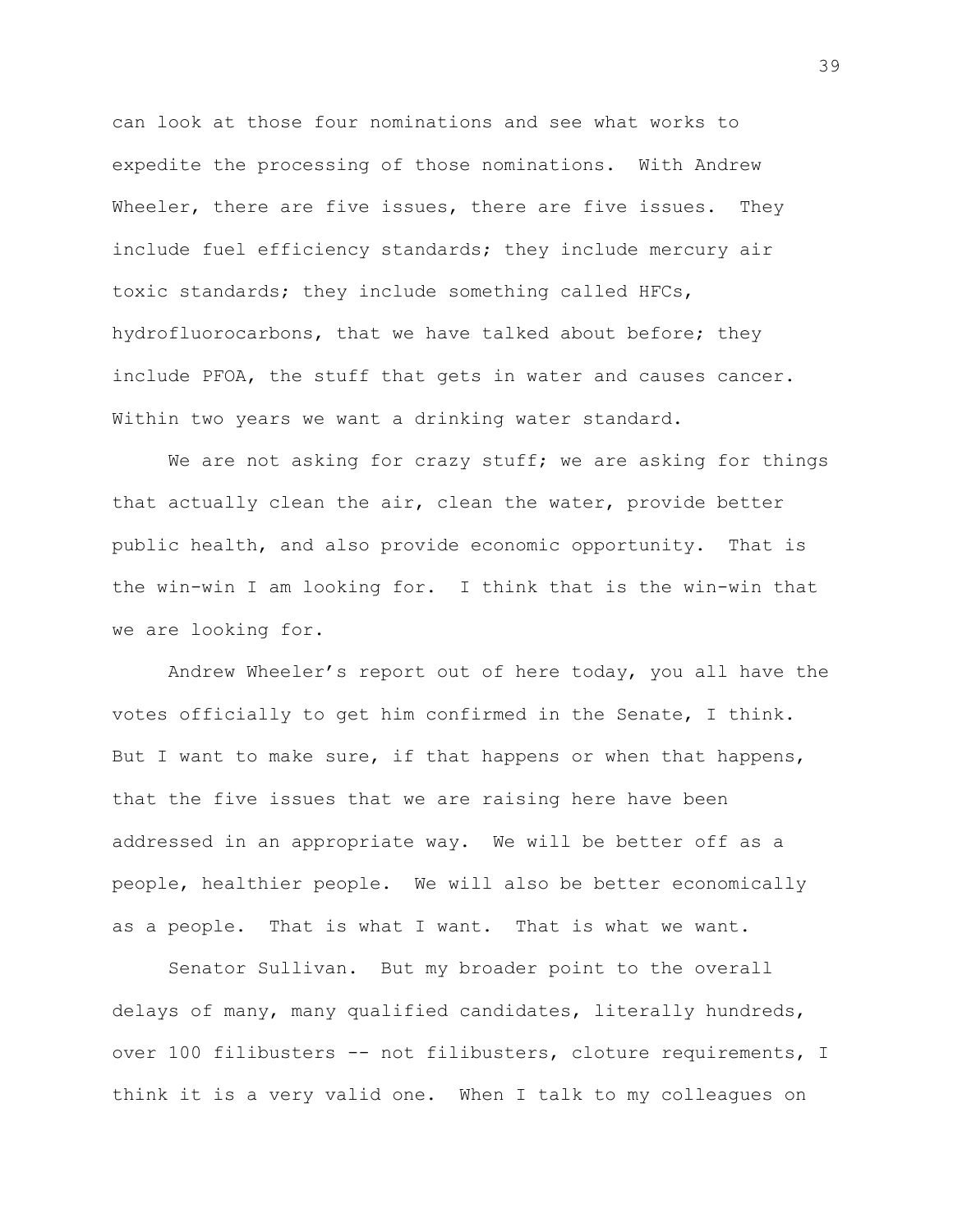the other side of the aisle, a lot of them have reservations about what the Minority leader has been doing, essentially to just delay the confirmation of people just because they want to delay it. It is unprecedented and I think it should stop, and I think it makes for stronger arguments from this side to look at more issues with regard to Mr. Wheeler.

I agree on certainly some of the ones you mentioned. I have raised a number of those with him in my meetings, but, again, the broader issue of the unprecedented delay, by any historical measure, in the last two years. I think it needs to be addressed and I think it gives you more credibility to make these arguments if you are not delaying an entire administration's ability to get people to serve their government who are noncontroversial and get confirmed.

Thank you.

Senator Barrasso. Before turning to Senator Markey, I would point out that Mr. Wheeler has received significant praise from former Democrat vice presidential candidate and U.S. Senator Joe Lieberman, who served on this Committee, the Environment and Public Works Committee, while Mr. Wheeler was a Republican staff director. Former Senator Lieberman has called Mr. Wheeler fair and professional, and I ask unanimous consent to enter that statement in the record, and it will be offered and submitted in the record without objection.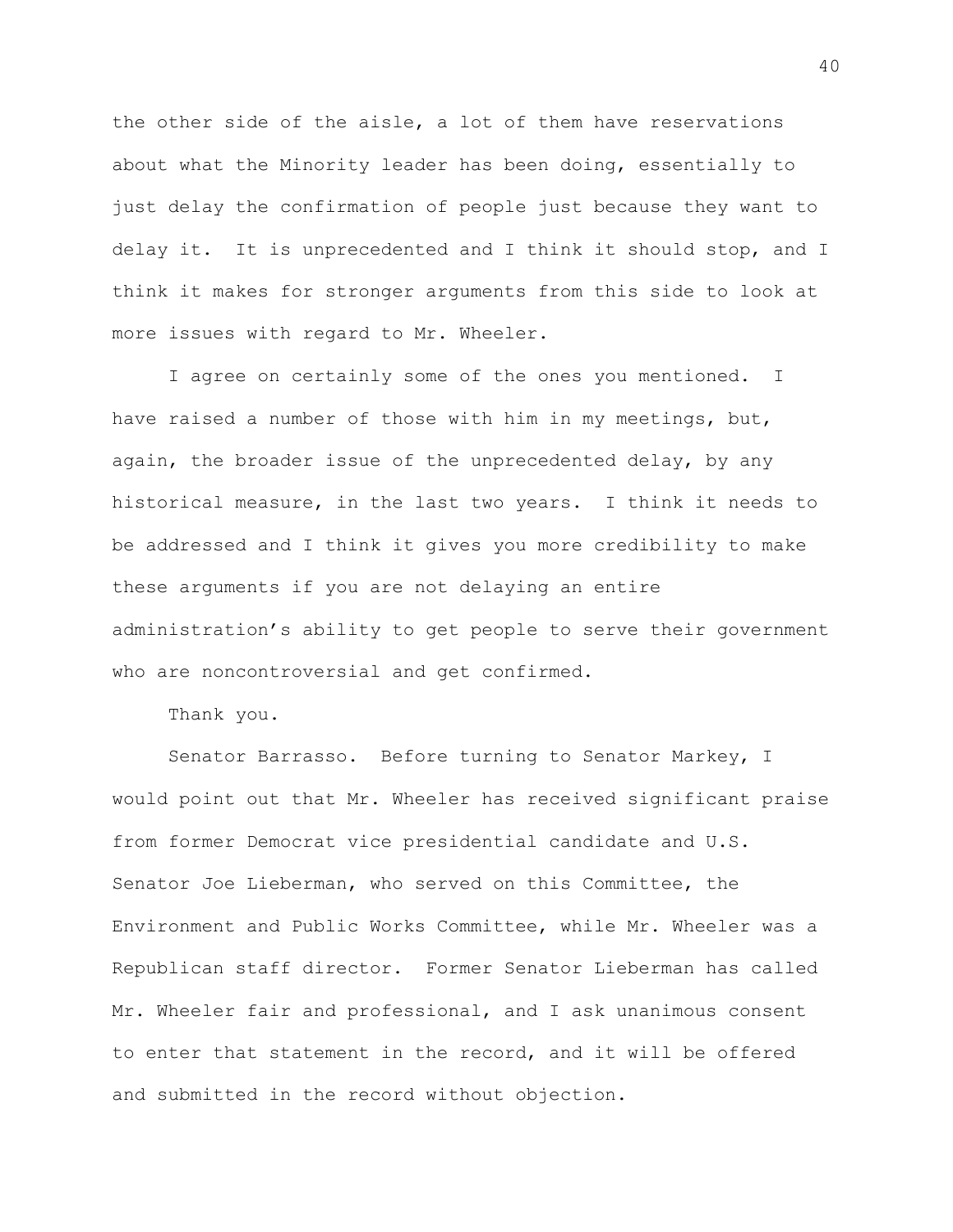[The referenced information follows:]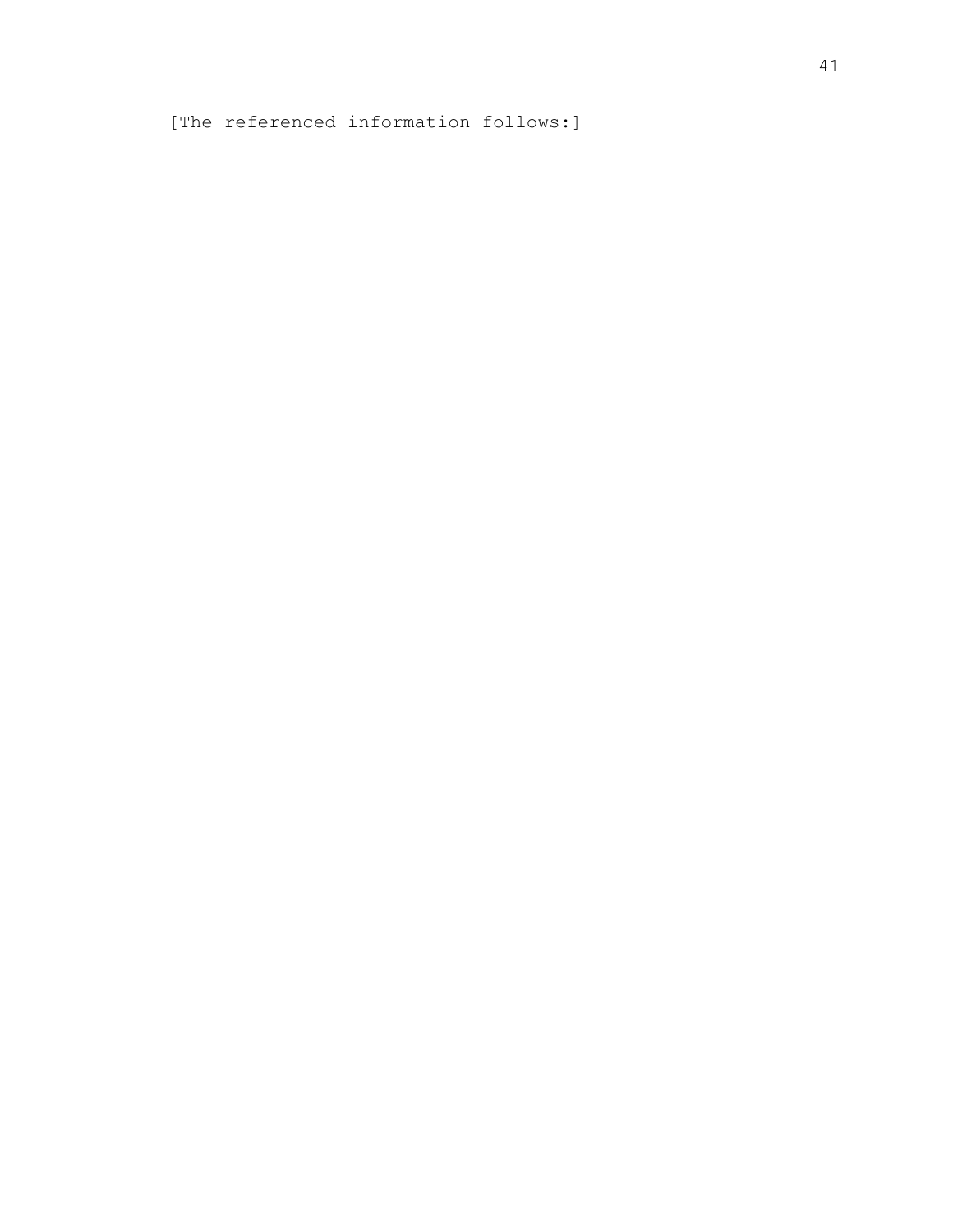Senator Barrasso. Senator Markey.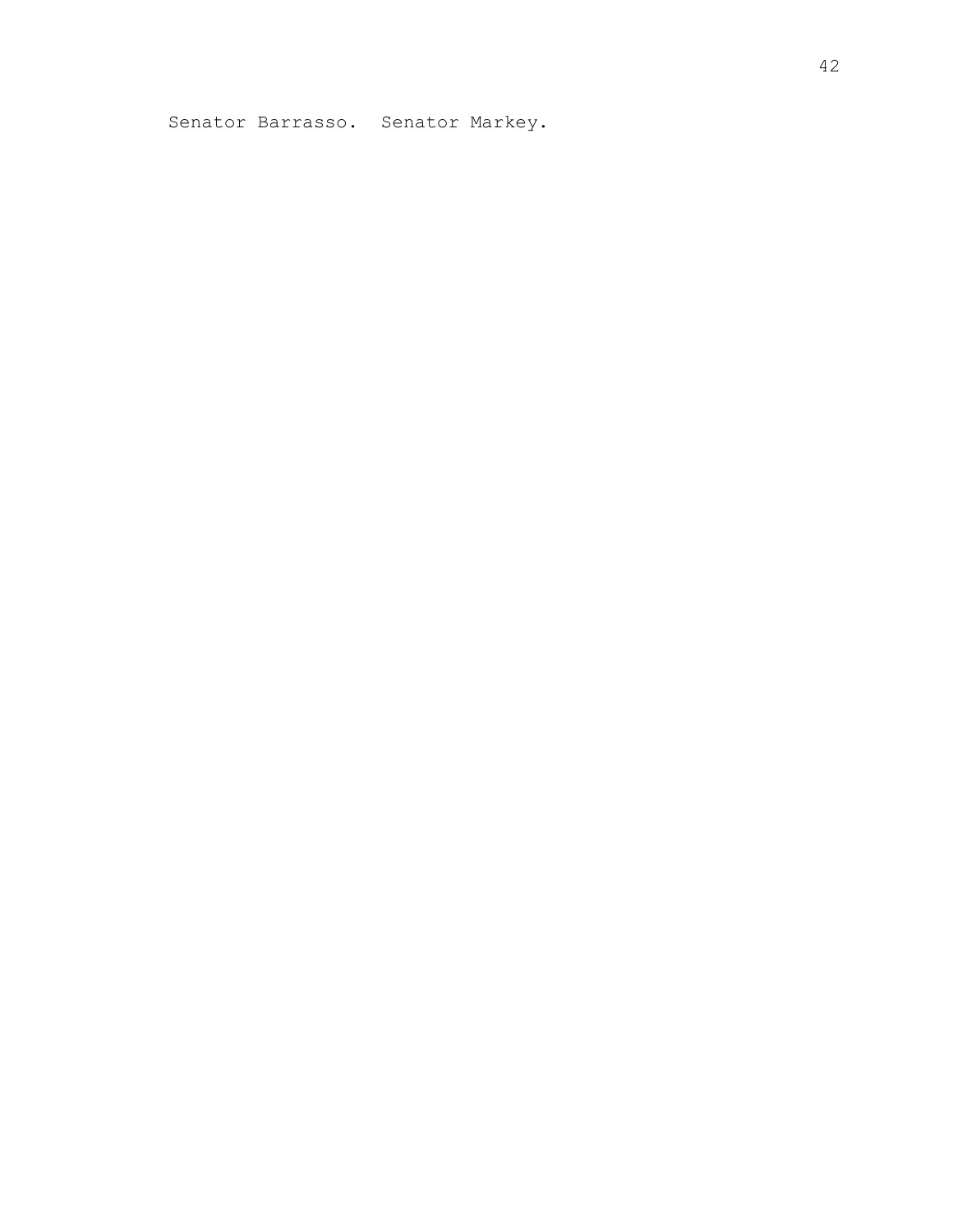STATEMENT OF THE HONORABLE EDWARD J. MARKEY, A UNITED STATES SENATOR FROM THE STATE OF MASSACHUSETTS

Senator Markey. Thank you, Mr. Chairman.

It is the EPA's job to protect public health and the environment, but, sadly, I am concerned that Andrew Wheeler's background means that he will never understand that saving coal is not part of that mission and not his job. Andrew Wheeler has spent years protecting the coal industry; first from here, in the Senate, where he worked to prevent passage of climate legislation as a Committee staffer, then as a lobbyist for Murray Energy, one of the largest coal companies in America that has led the fight by the coal industry to undue the progress we have made on climate policy; and now as the man overseeing a number of proposed regulatory actions that would attack the rules that protect public health, protect our environment, and protect our climate.

We should be forcefully fighting against climate change, instead of being forced to convince our lead environmental protection officer that it is a real threat. For these reasons, I oppose Andrew Wheeler's nomination.

I yield back, Mr. Chairman.

[The prepared statement of Senator Markey follows:]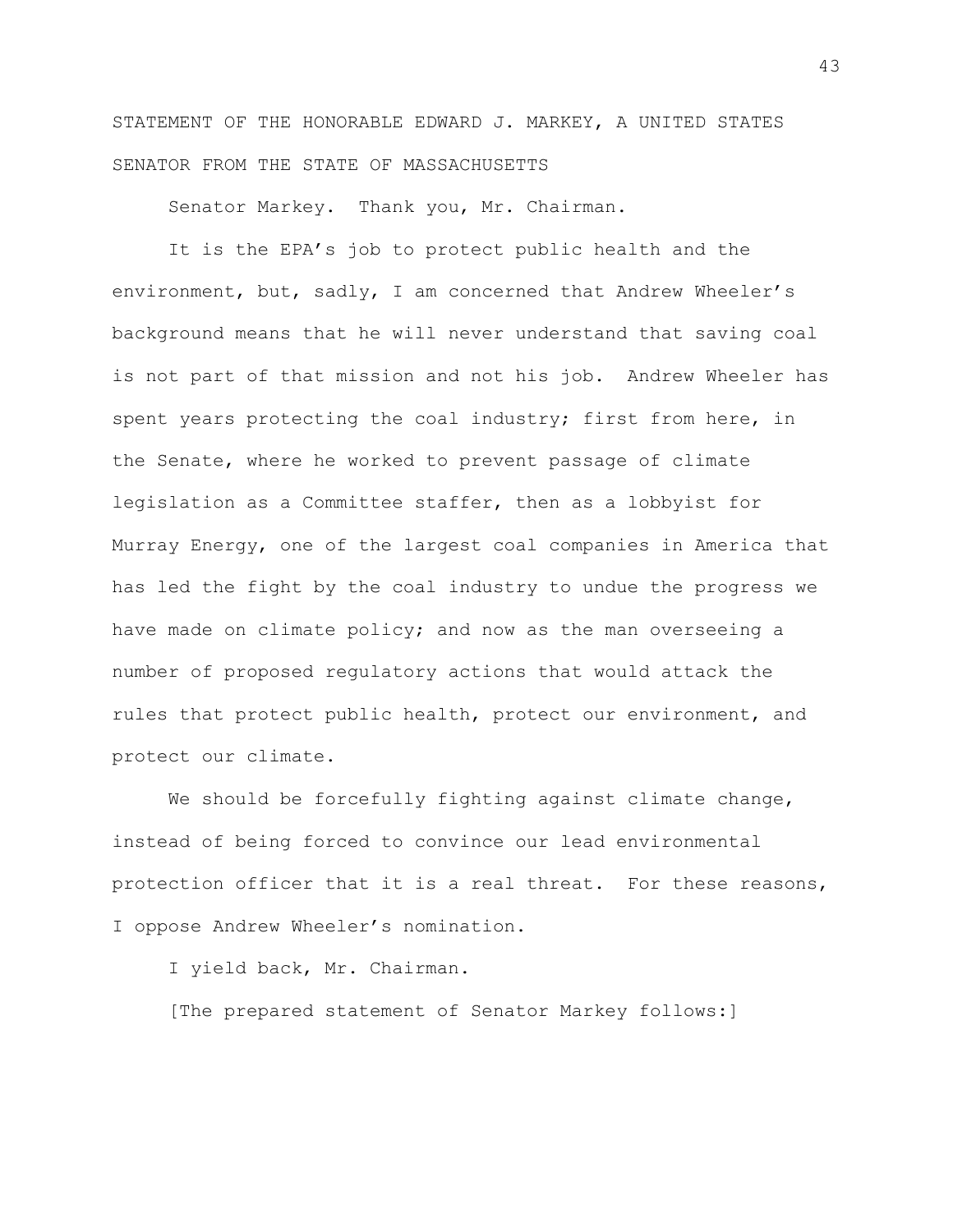Senator Barrasso. Thank you. I appreciate your comments.

I appreciate the contributions of all of the members.

Senator Carper, any final words before I adjourn the Committee?

Senator Carper. Thanks, Mr. Chairman. I would ask unanimous consent to submit for the record letters pertaining to the nomination of Andrew Wheeler as Administrator of EPA from former administrators of the Environmental Protection Agency.

Mr. Chairman, I would just reiterate what I said to our colleague from Alaska a minute ago. There is a pretty good roadmap that we can follow to lead to the vote on the floor for Mr. Wheeler sooner rather than later, and it was, as I mentioned, basically executed at the end of the last Congress. I don't think we are asking for a lot. We are asking that we listen to our automakers in this Country, who are saying give us certain predictability with respect to fuel efficiency standards; not years in court, but certainly predictability so that we can compete in the world.

We are asking for this Committee and for this Congress, for EPA to listen to the voices of, with respect to mercury air toxic standards, we are asking them to listen to the voices of our utilities throughout this Country, for the folks who lobby on behalf of the utilities, to the Chambers of Commerce, National Association of Manufacturers, as well as environmental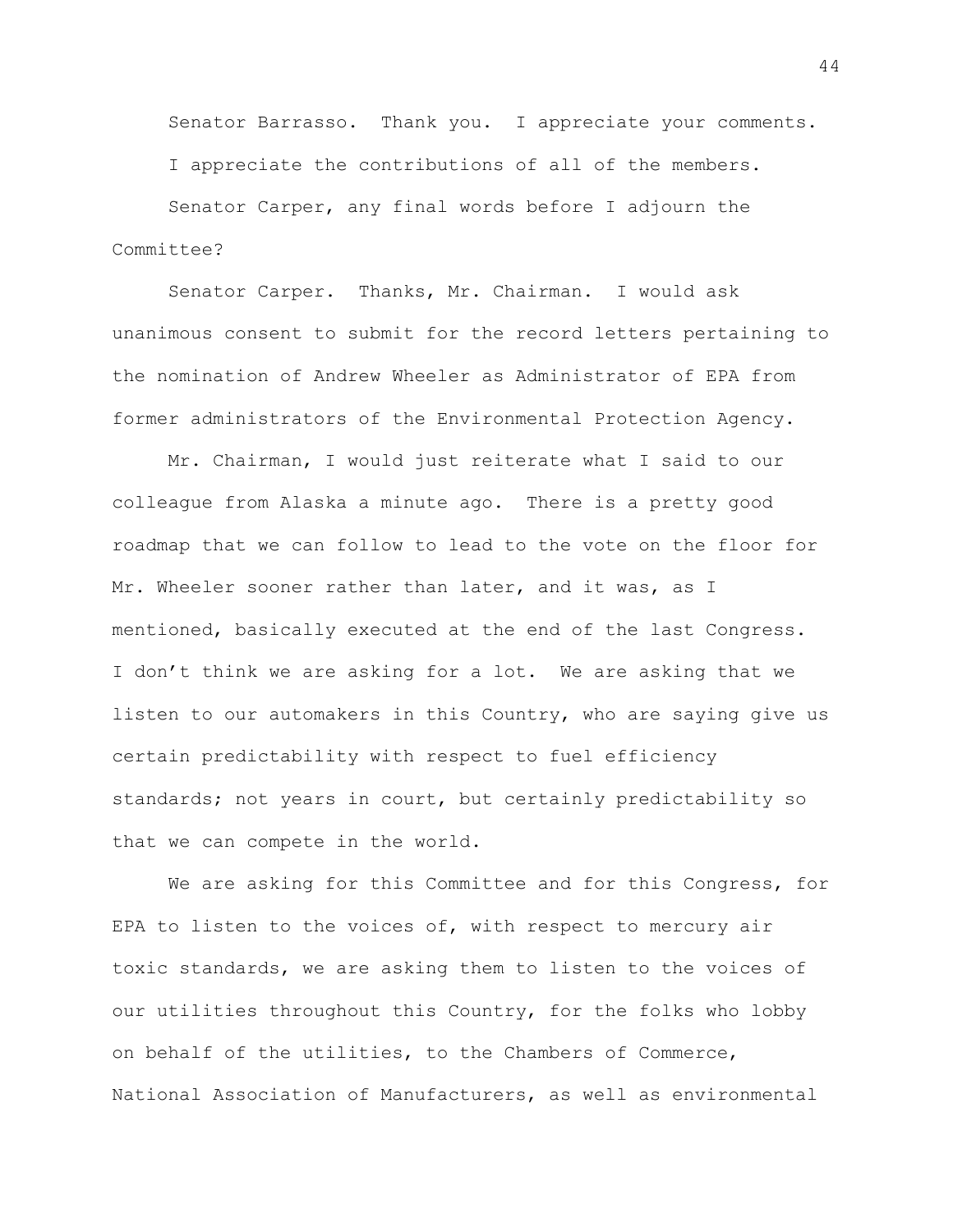organizations, as well as Moms Air Force for Clean Air and any other number of folks on the clean air side.

We are asking that the companies in this Country who have actually developed a lot of time and a lot of money in alternative follow-on product to hydrofluorocarbons to act as a refrigerant and a coolant. We have a follow-on product invented in America by American companies, and we are unable to sell it and market it throughout the world because we cannot get a treaty, called Kigali, sent by this Administration to us and the Senate to consider it. I think we have had at least 13 Republican Senators who have said to the Administration, send us the treaty. Send us the treaty.

Senator Capito mentioned this today, we have this PFOA stuff, a chemical that gets in the water. In my State, we have a situation where airplanes, we have big airplanes at Dover Air Force Base and a lot of other places where PFOAs get into the groundwater that they use with respect to the airplanes, and all we are asking for is, within two years, let's have a clean drinking water standard for PFOAs.

Finally, I can never remember how to pronounce the name, but it is a paint stripper. I think it is called fluoride chlorine. I don't say a lot of good things about Scott Pruitt, but he actually started the process when he was the Administrator of EPA to get it off the shelves so that we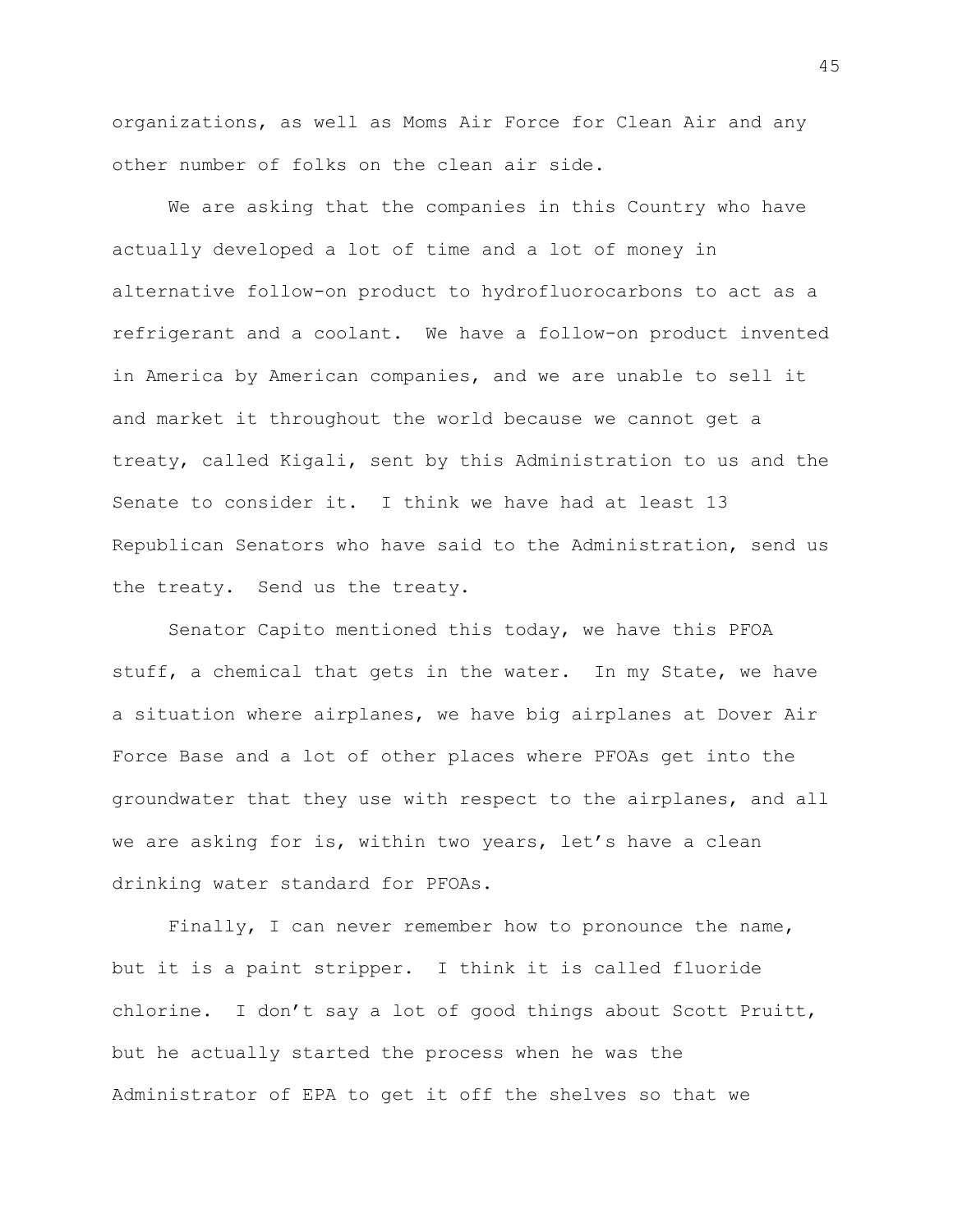wouldn't actually be selling it and exposing people who have died by the dozens in this Country by being exposed to this stuff. That is a paint stripper. I think in that instance Scott Pruitt was on to something right, and I would really urge Mr. Wheeler to take the handoff and get the ball in the endzone.

Thanks so much.

Senator Barrasso. Thank you, Senator Carper.

Senator Cardin.

Senator Cardin. Mr. Chairman, could I ask unanimous consent that my votes negative on Wheeler by proxy and Wright on proxy negative and positive on Fleming by proxy be changed to in person? It doesn't change the outcome.

Senator Barrasso. Without objection.

Senator Cardin. Thank you.

Senator Barrasso. Thank you, Senator Cardin.

I would like to submit for the record, finally, a letter that was to me and to the Ranking Member from the Auto Alliance and Driving Innovation. On behalf of the Alliance of Automobile Manufacturers, who represents 12 leading automakers that produce over 70 percent of light duty vehicles sold in the United States. The letter says, "I want to express our support for the President's nomination of Andrew Wheeler to be the Administrator of the Environmental Protection Agency."

Without objection.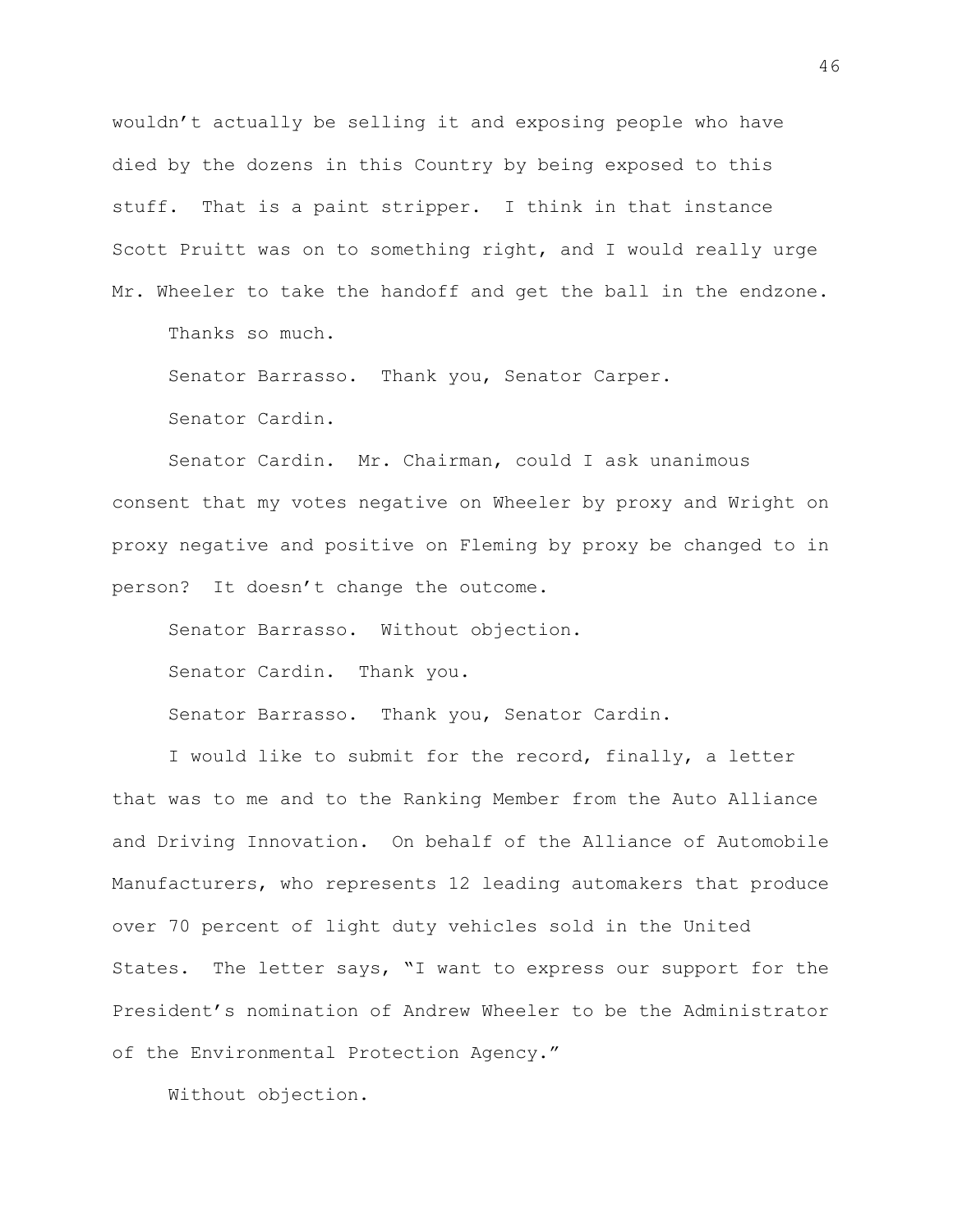[The referenced information follows:]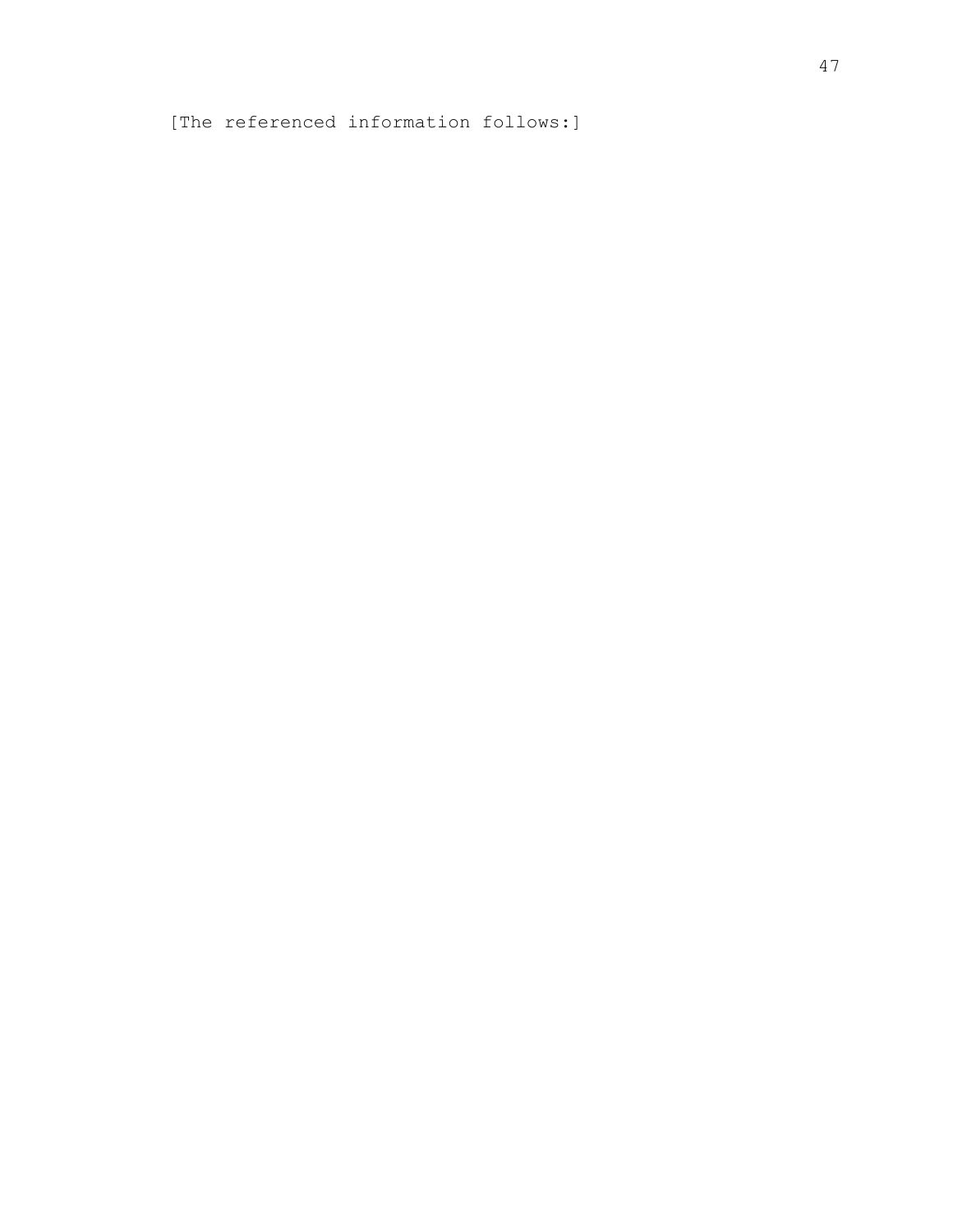Senator Carper. I don't object. I would ask unanimous consent to submit for the record similar statements from individual auto companies in this Country with respect to this and one of the issues I have discussed here today is a 50 State solution for CAFE and fuel efficiency standards.

Senator Barrasso. Without objection.

[The referenced information follows:]